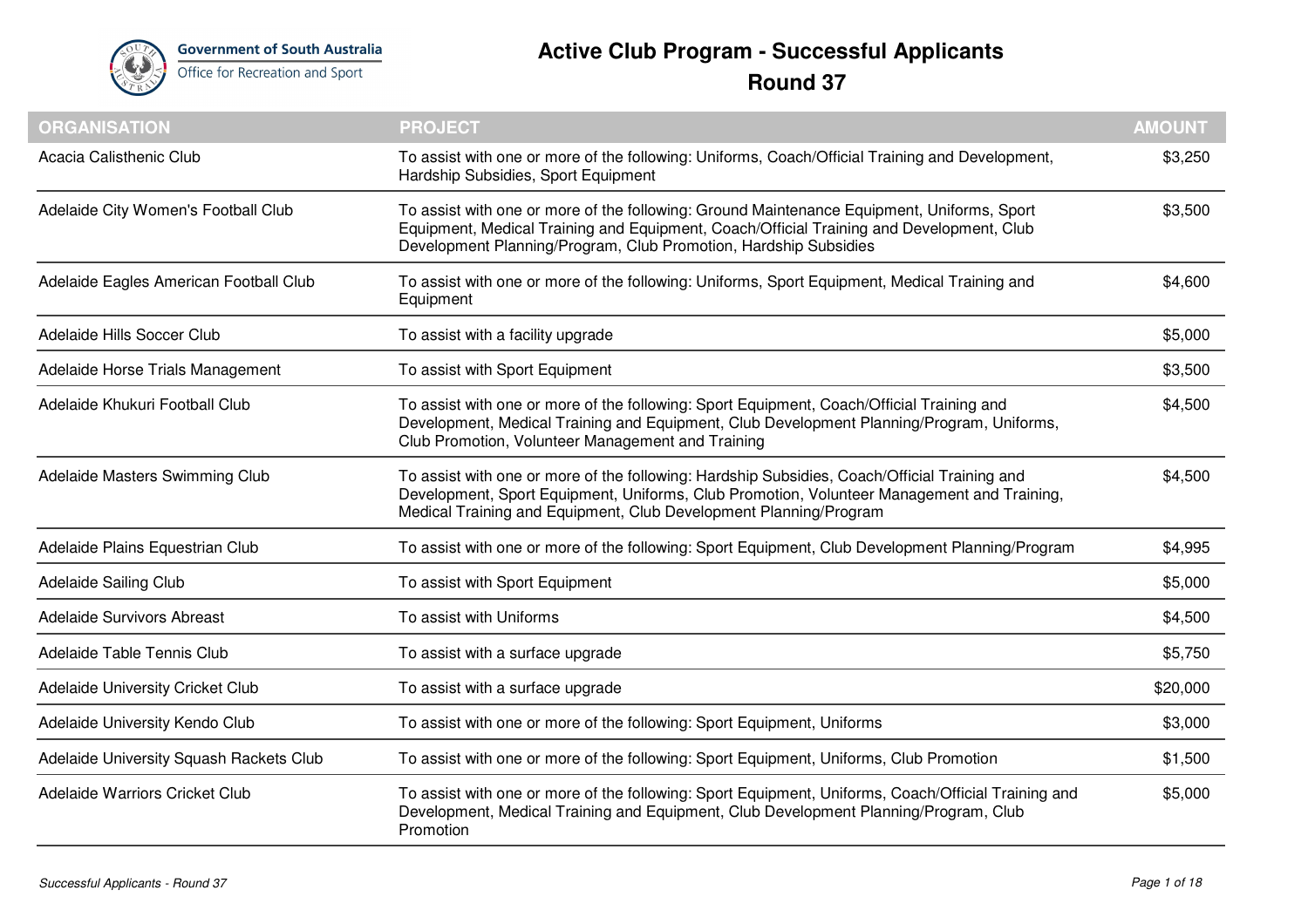| <b>ORGANISATION</b>                               | <b>PROJECT</b>                                                                                                                                                                   | <b>AMOUNT</b> |
|---------------------------------------------------|----------------------------------------------------------------------------------------------------------------------------------------------------------------------------------|---------------|
| Aldinga Bay Bowling Club                          | To assist with one or more of the following: Club Development Planning/Program, Sport Equipment,<br>Club Promotion, Coach/Official Training and Development                      | \$4,600       |
| <b>Andrews Farm Junior Soccer Club</b>            | To assist with one or more of the following: Medical Training and Equipment, Sport Equipment,<br>Uniforms, Club Promotion, Volunteer Management and Training, Hardship Subsidies | \$3,025       |
| Angels Winterball Club                            | To assist with one or more of the following: Sport Equipment, Medical Training and Equipment,<br>Hardship Subsidies, Club Promotion                                              | \$5,000       |
| Ardrossan Bowling Club                            | To assist with Sport Equipment                                                                                                                                                   | \$4,000       |
| Athelstone Kindergym                              | To assist with Sport Equipment                                                                                                                                                   | \$5,000       |
| <b>Athelstone Soccer Club</b>                     | To assist with one or more of the following: Ground Maintenance Equipment, Sport Equipment,<br>Coach/Official Training and Development, Uniforms                                 | \$4,780       |
| <b>Austral Volleyball Club</b>                    | To assist with Sport Equipment                                                                                                                                                   | \$1,000       |
| <b>Barmera Netball Club</b>                       | To assist with one or more of the following: Sport Equipment, Uniforms, Ground Maintenance<br>Equipment                                                                          | \$3,000       |
| Barossa Rams Rugby Club                           | To assist with one or more of the following: Sport Equipment, Ground Maintenance Equipment                                                                                       | \$3,000       |
| <b>Basket Range Cricket Club</b>                  | To assist with a facility upgrade                                                                                                                                                | \$5,989       |
| <b>Beaumont Tennis Club</b>                       | To assist with Ground Maintenance Equipment                                                                                                                                      | \$681         |
| <b>Berri Cricket Club</b>                         | To assist with one or more of the following: Ground Maintenance Equipment, Sport Equipment                                                                                       | \$4,000       |
| Berri Rowing Club                                 | To assist with the installation of solar panels                                                                                                                                  | \$3,000       |
| <b>Blackwood Bowling Club</b>                     | To assist with the installation of a tree root barrier                                                                                                                           | \$2,900       |
| <b>Blackwood Community Recreation Association</b> | To assist with one or more of the following: Medical Training and Equipment, Sport Equipment                                                                                     | \$5,000       |
| <b>Blackwood Golf Club</b>                        | To assist with one or more of the following: Club Development Planning/Program, Sport Equipment                                                                                  | \$5,000       |
| <b>Blyth Football Club</b>                        | To assist with the upgrade of toilet and shower facilities                                                                                                                       | \$15,000      |
| <b>Blyth Snowtown Netball Club</b>                | To assist with one or more of the following: Uniforms, Hardship Subsidies, Coach/Official Training<br>and Development, Sport Equipment                                           | \$2,900       |
| Booleroo Centre Bowling Club                      | To assist with Ground Maintenance Equipment                                                                                                                                      | \$4,500       |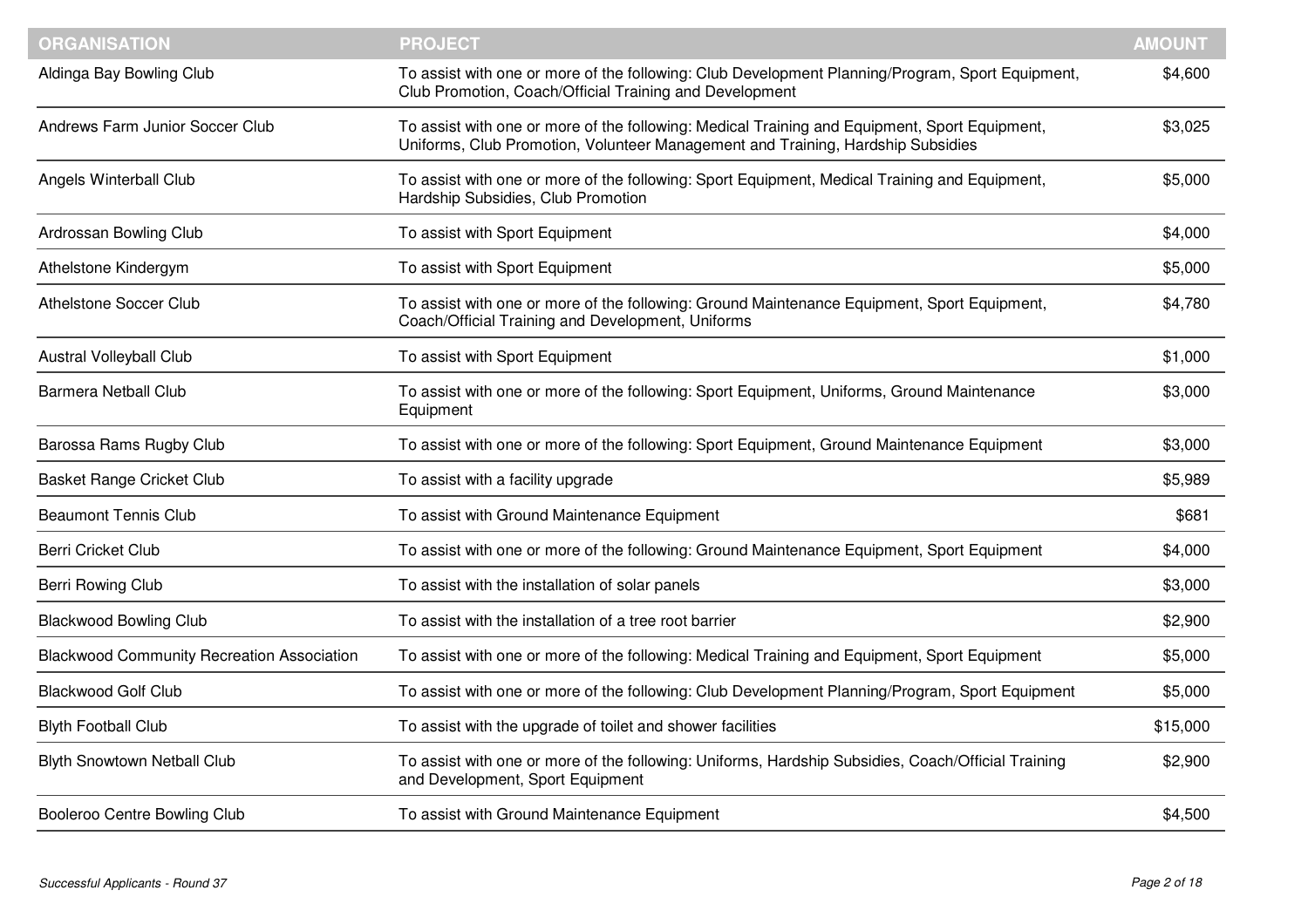| <b>ORGANISATION</b>                                         | <b>PROJECT</b>                                                                                                                                                                                                              | <b>AMOUNT</b> |
|-------------------------------------------------------------|-----------------------------------------------------------------------------------------------------------------------------------------------------------------------------------------------------------------------------|---------------|
| Bordertown Kowree Naracoorte Tatiara Netball<br>Association | To assist with one or more of the following: Ground Maintenance Equipment, Sport Equipment                                                                                                                                  | \$3,000       |
| <b>Brighton Bowling Club</b>                                | To assist with one or more of the following: Medical Training and Equipment, Ground Maintenance<br>Equipment                                                                                                                | \$3,820       |
| <b>Brighton Bowling Club</b>                                | To assist with the construction of a safety rail                                                                                                                                                                            | \$670         |
| <b>Brighton Calisthenics Club</b>                           | To assist with one or more of the following: Sport Equipment, Club Promotion, Coach/Official<br>Training and Development, Uniforms                                                                                          | \$5,000       |
| Brighton Surf Life Saving Club                              | To assist with Sport Equipment                                                                                                                                                                                              | \$4,950       |
| British Sub Aqua Club Adelaide                              | To assist with the replacement of the air compressor filter housing                                                                                                                                                         | \$2,167       |
| <b>Burnside District Hardcourt Tennis Club</b>              | To assist with one or more of the following: Uniforms, Medical Training and Equipment                                                                                                                                       | \$4,500       |
| <b>Burnside Hockey Club</b>                                 | To assist with one or more of the following: Sport Equipment, Club Development Planning/Program,<br>Medical Training and Equipment, Coach/Official Training and Development, Volunteer<br>Management and Training, Uniforms | \$4,700       |
| <b>Burnside Netball Club</b>                                | To assist with one or more of the following: Sport Equipment, Medical Training and Equipment,<br>Coach/Official Training and Development, Uniforms                                                                          | \$1,020       |
| <b>Burundi Eagles</b>                                       | To assist with one or more of the following: Sport Equipment, Uniforms, Hardship Subsidies,<br>Medical Training and Equipment, Volunteer Management and Training                                                            | \$5,000       |
| <b>Calabria Association</b>                                 | To assist with one or more of the following: Hardship Subsidies, Club Development<br>Planning/Program, Medical Training and Equipment, Club Promotion, Sport Equipment,<br>Coach/Official Training and Development          | \$5,000       |
| Campbelltown City Soccer and Social Club                    | To assist with one or more of the following: Coach/Official Training and Development, Volunteer<br>Management and Training, Club Development Planning/Program, Hardship Subsidies                                           | \$5,000       |
| <b>Central Districts Cycling Club</b>                       | To assist with Sport Equipment                                                                                                                                                                                              | \$4,700       |
| Central Whyalla Football Club                               | To assist with one or more of the following: Uniforms, Sport Equipment                                                                                                                                                      | \$5,000       |
| Central Yorke Cougars Netball Club                          | To assist with a court resurfacing                                                                                                                                                                                          | \$20,000      |
| Cherry Gardens Ironbank Recreation Ground                   | To assist with the replacement of the waste water system                                                                                                                                                                    | \$15,000      |
| <b>Christies Beach Bowling Club</b>                         | To assist with one or more of the following: Sport Equipment, Coach/Official Training and<br>Development, Medical Training and Equipment                                                                                    | \$800         |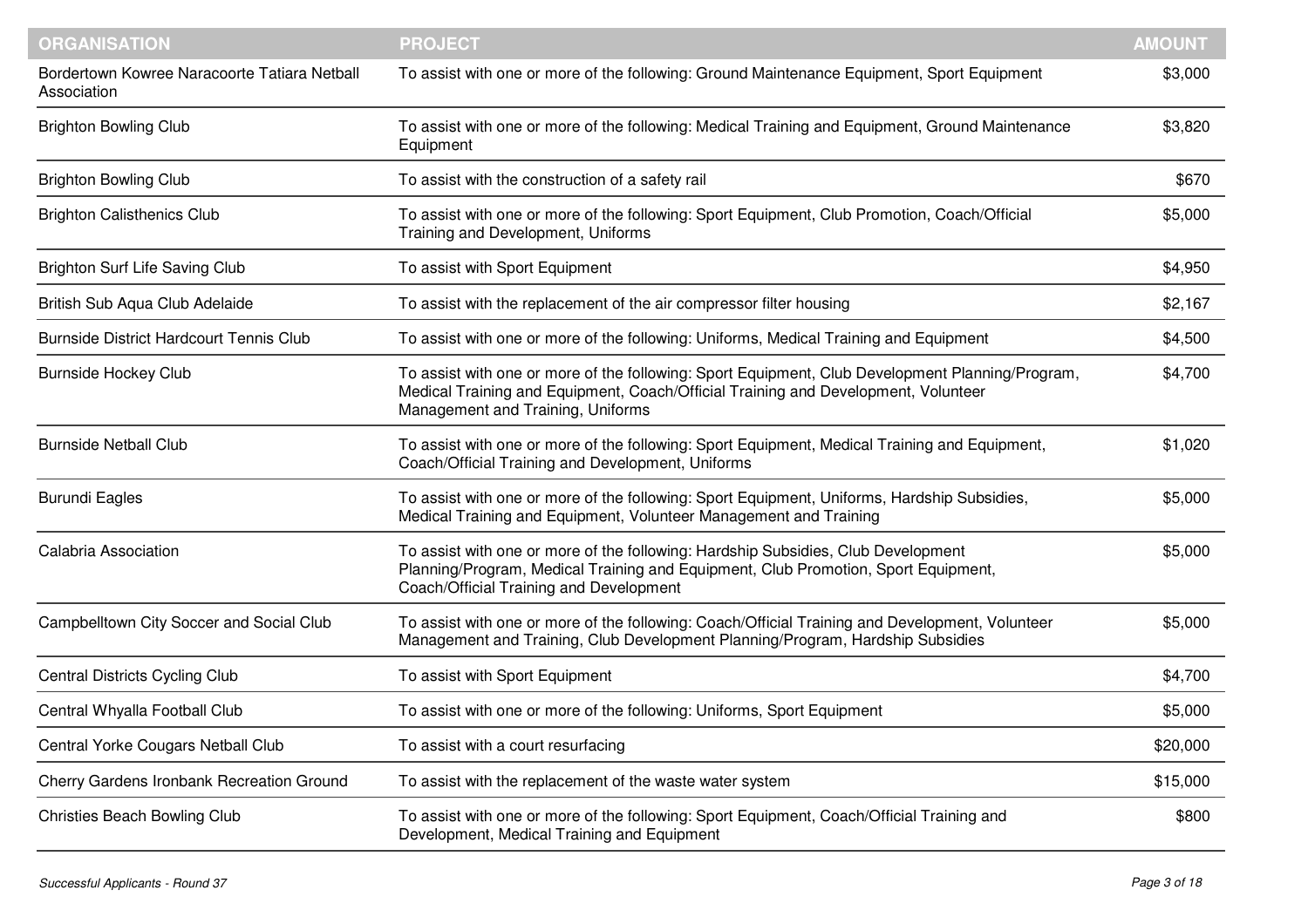| <b>ORGANISATION</b>                           | <b>PROJECT</b>                                                                                                                                                                         | <b>AMOUNT</b> |
|-----------------------------------------------|----------------------------------------------------------------------------------------------------------------------------------------------------------------------------------------|---------------|
| Christies Beach Racquet and Fitness Club      | To assist with one or more of the following: Sport Equipment, Club Promotion, Coach/Official<br>Training and Development, Medical Training and Equipment, Ground Maintenance Equipment | \$3,935       |
| Christies Beach Surf Life Saving Club         | To assist with one or more of the following: Sport Equipment, Coach/Official Training and<br>Development, Volunteer Management and Training                                            | \$5,000       |
| Clare Pony Club                               | To assist with Sport Equipment                                                                                                                                                         | \$3,600       |
| <b>Clarendon Netball Club</b>                 | To assist with one or more of the following: Sport Equipment, Medical Training and Equipment,<br><b>Club Promotion, Uniforms</b>                                                       | \$5,000       |
| Clayton Bay Boat Club                         | To assist with a verandah upgrade                                                                                                                                                      | \$5,600       |
| <b>Clovelly Calisthenic College</b>           | To assist with one or more of the following: Uniforms, Club Promotion, Sport Equipment                                                                                                 | \$5,000       |
| Colonel Light West Tennis Club                | To assist with a court lighting upgrade                                                                                                                                                | \$15,523      |
| Coromandel Valley Ramblers Cricket Club       | To assist with one or more of the following: Uniforms, Sport Equipment, Club Promotion                                                                                                 | \$5,000       |
| <b>Coromandel Valley Tennis Club</b>          | To assist with Sport Equipment                                                                                                                                                         | \$5,000       |
| <b>Cove Netball Club</b>                      | To assist with Sport Equipment                                                                                                                                                         | \$5,000       |
| <b>Croydon Bowling Club</b>                   | To assist with Sport Equipment                                                                                                                                                         | \$4,944       |
| <b>Cumberland United Womens Football Club</b> | To assist with the installation of change rooms                                                                                                                                        | \$12,000      |
| Darke Peak Sporting Complex                   | To assist with a surface upgrade                                                                                                                                                       | \$9,223       |
| Dis-able Sailing                              | To assist with Sport Equipment                                                                                                                                                         | \$3,000       |
| East Torrens District Cricket Club            | To assist with Ground Maintenance Equipment                                                                                                                                            | \$5,000       |
| East Torrens Payneham Lacrosse Club           | To assist with Sport Equipment                                                                                                                                                         | \$5,000       |
| Eastern Amateur Pistol Club                   | To assist with one or more of the following: Club Development Planning/Program, Sport Equipment                                                                                        | \$2,872       |
| Eastern Park Football Club                    | To assist with one or more of the following: Sport Equipment, Medical Training and Equipment                                                                                           | \$5,000       |
| Eastern Saints Water Polo Club                | To assist with one or more of the following: Club Promotion, Club Development Planning/Program,<br>Sport Equipment, Coach/Official Training and Development                            | \$5,000       |
| Elizabeth Downs Soccer Club                   | To assist with one or more of the following: Medical Training and Equipment, Sport Equipment,<br>Uniforms                                                                              | \$3,695       |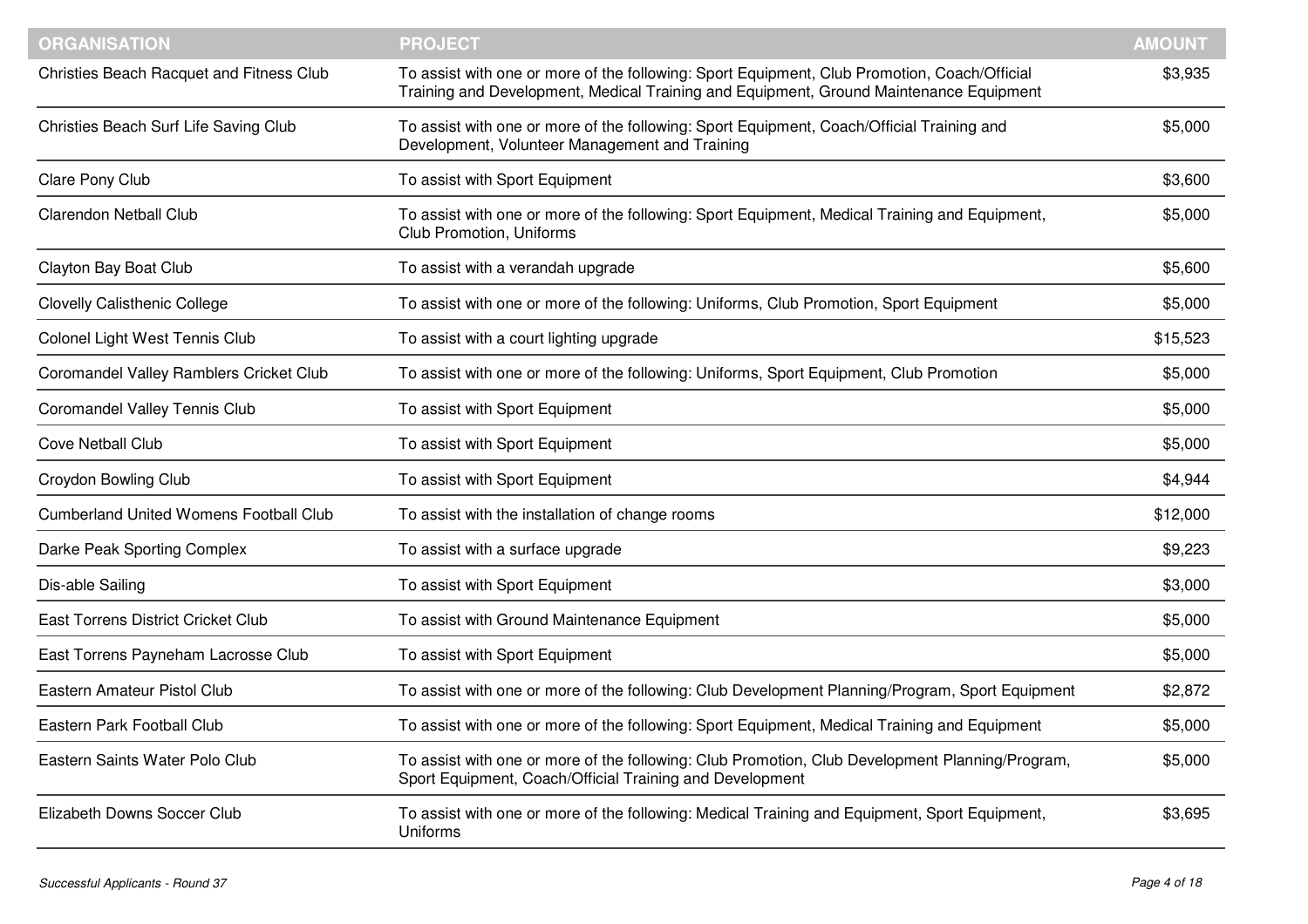| <b>ORGANISATION</b>                   | <b>PROJECT</b>                                                                                                                                                                                                               | <b>AMOUNT</b> |
|---------------------------------------|------------------------------------------------------------------------------------------------------------------------------------------------------------------------------------------------------------------------------|---------------|
| Elizabeth Little Athletics Centre     | To assist with one or more of the following: Sport Equipment, Ground Maintenance Equipment,<br>Medical Training and Equipment, Club Development Planning/Program, Coach/Official Training and<br>Development, Club Promotion | \$5,000       |
| Elizabeth Pistol Club                 | To assist with one or more of the following: Sport Equipment, Medical Training and Equipment                                                                                                                                 | \$2,120       |
| <b>Enfield Little Athletic Centre</b> | To assist with one or more of the following: Sport Equipment, Club Promotion                                                                                                                                                 | \$5,000       |
| Eyre Peninsula Show Jumping Club      | To assist with one or more of the following: Coach/Official Training and Development, Sport<br>Equipment                                                                                                                     | \$4,500       |
| <b>Fleurieu Swimming Club</b>         | To assist with one or more of the following: Club Promotion, Medical Training and Equipment, Sport<br>Equipment                                                                                                              | \$5,000       |
| <b>Fulham United Soccer Club</b>      | To assist with one or more of the following: Club Promotion, Sport Equipment                                                                                                                                                 | \$5,000       |
| Gawler BMX Club                       | To assist with one or more of the following: Ground Maintenance Equipment, Sport Equipment,<br>Medical Training and Equipment                                                                                                | \$4,900       |
| <b>Gawler Bowling Club</b>            | To assist with the upgrading of bar facilities                                                                                                                                                                               | \$20,000      |
| Gawler Golf Club                      | To assist with an irrigation upgrade                                                                                                                                                                                         | \$15,000      |
| Gawler Petanque Club                  | To assist with Ground Maintenance Equipment                                                                                                                                                                                  | \$2,500       |
| Gawler River Pony Club                | To assist with one or more of the following: Volunteer Management and Training, Coach/Official<br>Training and Development, Medical Training and Equipment, Sport Equipment                                                  | \$4,500       |
| Gawler Soccer and Sports Club         | To assist with one or more of the following: Club Promotion, Sport Equipment, Uniforms                                                                                                                                       | \$5,000       |
| <b>Glenelg Bowling Club</b>           | To assist with Sport Equipment                                                                                                                                                                                               | \$4,860       |
| Glenelg Korfball Club                 | To assist with one or more of the following: Uniforms, Sport Equipment, Club Promotion, Medical<br><b>Training and Equipment</b>                                                                                             | \$3,000       |
| Glenelg Lacrosse Club                 | To assist with one or more of the following: Sport Equipment, Medical Training and Equipment,<br>Volunteer Management and Training, Club Development Planning/Program                                                        | \$5,000       |
| Glenunga Croquet Club                 | To assist with one or more of the following: Ground Maintenance Equipment, Sport Equipment,<br>Hardship Subsidies                                                                                                            | \$2,500       |
| Golden Grove Tennis Club              | To assist with one or more of the following: Club Development Planning/Program, Uniforms                                                                                                                                     | \$5,000       |
| Goodwood Tennis Club                  | To assist with Sport Equipment                                                                                                                                                                                               | \$3,000       |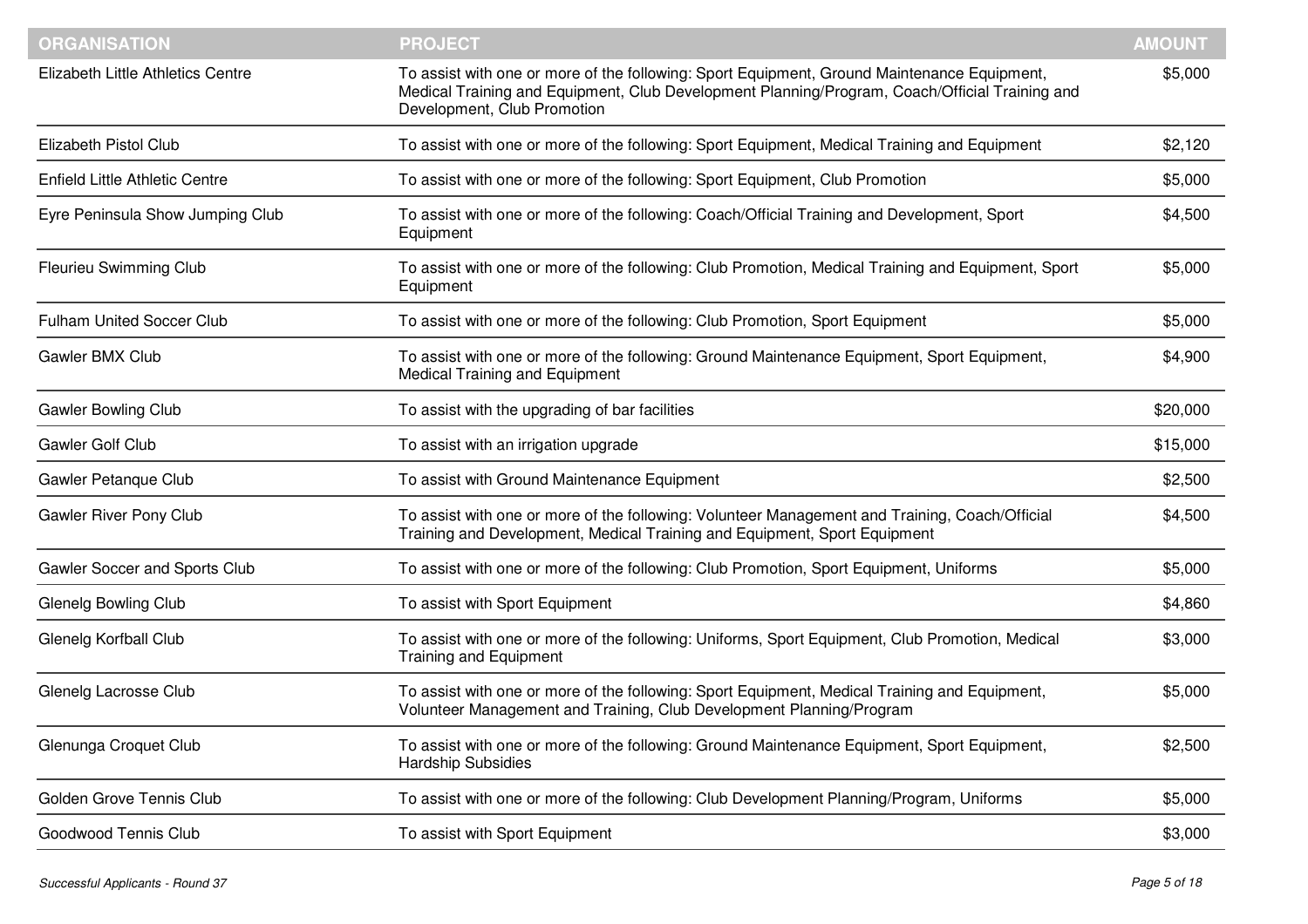| <b>ORGANISATION</b>                     | <b>PROJECT</b>                                                                                                                                                                                                                      | <b>AMOUNT</b> |
|-----------------------------------------|-------------------------------------------------------------------------------------------------------------------------------------------------------------------------------------------------------------------------------------|---------------|
| Goolwa Rowing Club                      | To assist with Sport Equipment                                                                                                                                                                                                      | \$5,000       |
| <b>Grange Bowling Club</b>              | To assist with a seating and shade structure upgrade                                                                                                                                                                                | \$3,227       |
| <b>Hahndorf Rifle Club</b>              | To assist with one or more of the following: Ground Maintenance Equipment, Uniforms, Club<br>Promotion, Volunteer Management and Training, Medical Training and Equipment, Hardship<br><b>Subsidies</b>                             | \$5,000       |
| Happy Valley BMX Club                   | To assist with a surface upgrade                                                                                                                                                                                                    | \$15,000      |
| Hectorville Sports and Community Club   | To assist with a netball / tennis court surface upgrade                                                                                                                                                                             | \$11,000      |
| Henley Hawks Volleyball Club            | To assist with one or more of the following: Sport Equipment, Club Development Planning/Program,<br>Medical Training and Equipment, Coach/Official Training and Development, Uniforms, Club<br>Promotion                            | \$5,000       |
| Henley Surf Life Saving Club            | To assist with the installation of solar panels                                                                                                                                                                                     | \$13,400      |
| Henley Water Polo Club                  | To assist with one or more of the following: Ground Maintenance Equipment, Sport Equipment,<br>Club Development Planning/Program, Club Promotion                                                                                    | \$5,000       |
| <b>Hills Softball Association</b>       | To assist with one or more of the following: Ground Maintenance Equipment, Coach/Official<br>Training and Development, Club Development Planning/Program                                                                            | \$3,250       |
| Hindmarsh Bowling Club                  | To assist with Sport Equipment                                                                                                                                                                                                      | \$5,000       |
| Hope Valley Sporting Club               | To assist with one or more of the following: Sport Equipment, Medical Training and Equipment,<br>Volunteer Management and Training, Coach/Official Training and Development, Club Development<br>Planning/Program                   | \$5,000       |
| Hyde Park Croquet Club                  | To assist with a lighting upgrade                                                                                                                                                                                                   | \$9,000       |
| Hyde Park Croquet Club                  | To assist with one or more of the following: Club Development Planning/Program, Uniforms, Sport<br>Equipment                                                                                                                        | \$2,500       |
| <b>ICC Sharks Cricket Club</b>          | To assist with one or more of the following: Ground Maintenance Equipment, Sport Equipment,<br>Club Development Planning/Program, Coach/Official Training and Development, Volunteer<br>Management and Training, Hardship Subsidies | \$5,000       |
| <b>Impact Practical Shooting League</b> | To assist with Sport Equipment                                                                                                                                                                                                      | \$4,000       |
| Ingle Farm Junior Soccer Club           | To assist with Uniforms                                                                                                                                                                                                             | \$4,488       |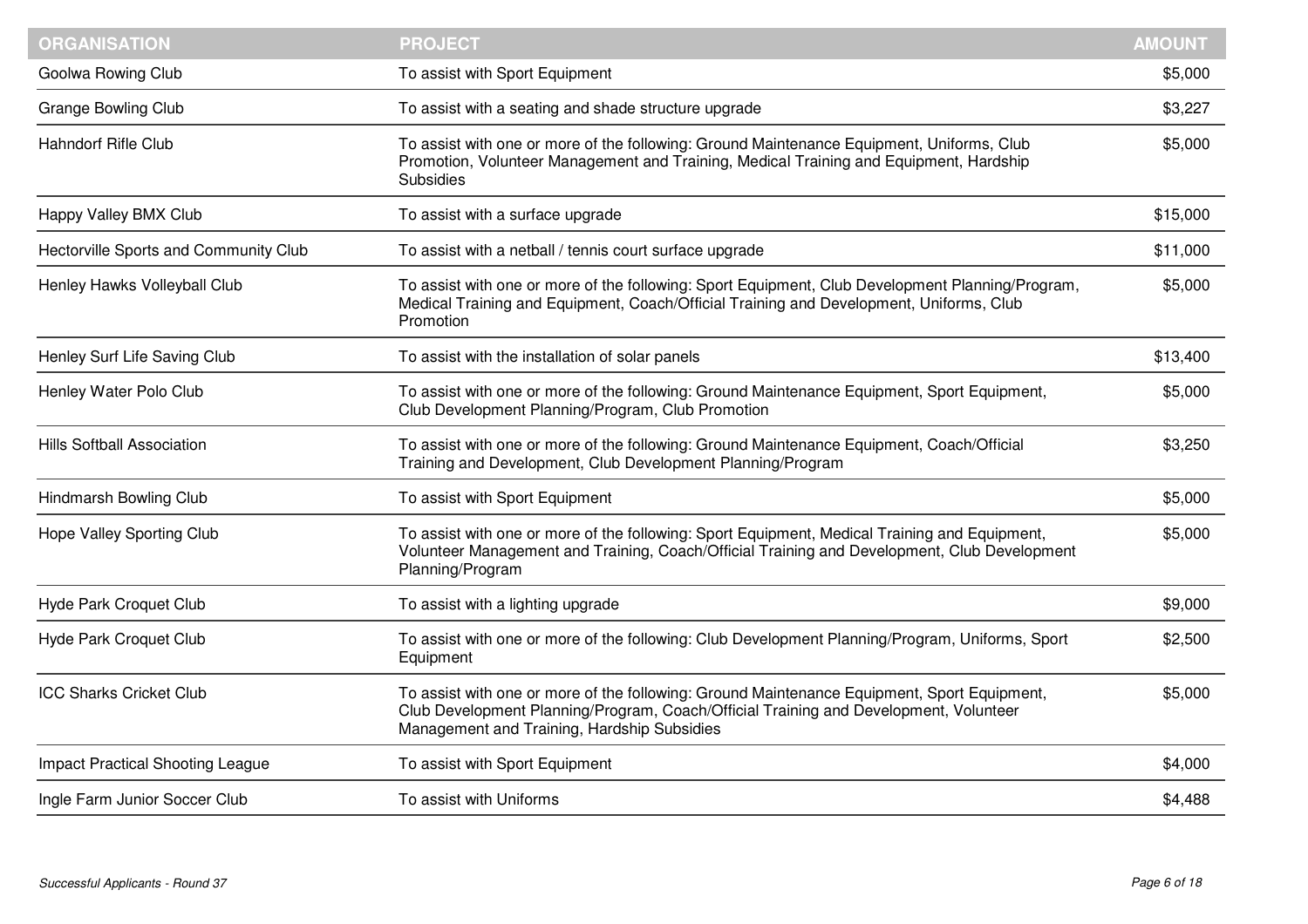| <b>ORGANISATION</b>                        | <b>PROJECT</b>                                                                                                                                                        | <b>AMOUNT</b> |
|--------------------------------------------|-----------------------------------------------------------------------------------------------------------------------------------------------------------------------|---------------|
| Ingle Farm Sporting Club                   | To assist with one or more of the following: Medical Training and Equipment, Sport Equipment,<br>Uniforms                                                             | \$3,500       |
| Ingle Farm Squash Club                     | To assist with one or more of the following: Club Promotion, Sport Equipment, Coach/Official<br><b>Training and Development</b>                                       | \$5,000       |
| Iron Knob Golf Club                        | To assist with a clubroom upgrade                                                                                                                                     | \$16,833      |
| Jem Calisthenics College                   | To assist with one or more of the following: Club Development Planning/Program, Coach/Official<br>Training and Development, Uniforms, Sport Equipment, Club Promotion | \$5,000       |
| Kadina Netball Club                        | To assist with Uniforms                                                                                                                                               | \$2,000       |
| Kapinnie Recreation and Hall Association   | To assist with a clubroom upgrade                                                                                                                                     | \$20,000      |
| Kensington District Cricket Club           | To assist with Sport Equipment                                                                                                                                        | \$4,139       |
| Kensington Gardens Bowling and Tennis Club | To assist with Sport Equipment                                                                                                                                        | \$5,000       |
| <b>Kesmond Tennis Club</b>                 | To assist with one or more of the following: Ground Maintenance Equipment, Medical Training and<br>Equipment, Sport Equipment, Club Promotion, Uniforms               | \$4,600       |
| Kidman Archers                             | To assist with Sport Equipment                                                                                                                                        | \$1,848       |
| Kongorong Netball Club                     | To assist with one or more of the following: Sport Equipment, Medical Training and Equipment,<br>Uniforms                                                             | \$1,984       |
| Ladies Darts Association of SA             | To assist with one or more of the following: Sport Equipment, Uniforms                                                                                                | \$2,000       |
| Lake Albert Gun Club                       | To assist with one or more of the following: Sport Equipment, Medical Training and Equipment,<br><b>Club Promotion, Uniforms</b>                                      | \$5,000       |
| Lockleys Bowling Club                      | To assist with one or more of the following: Medical Training and Equipment, Club Promotion, Club<br>Development Planning/Program                                     | \$4,000       |
| Lockleys Football Club                     | To assist with Uniforms                                                                                                                                               | \$5,000       |
| Lonsdale Football Club                     | To assist with one or more of the following: Medical Training and Equipment, Club Promotion, Sport<br>Equipment, Hardship Subsidies                                   | \$3,668       |
| Lonsdale Football Club                     | To assist with the construction of a verandah                                                                                                                         | \$14,475      |
| Loxton Football Club                       | To assist with a kitchen upgrade                                                                                                                                      | \$13,000      |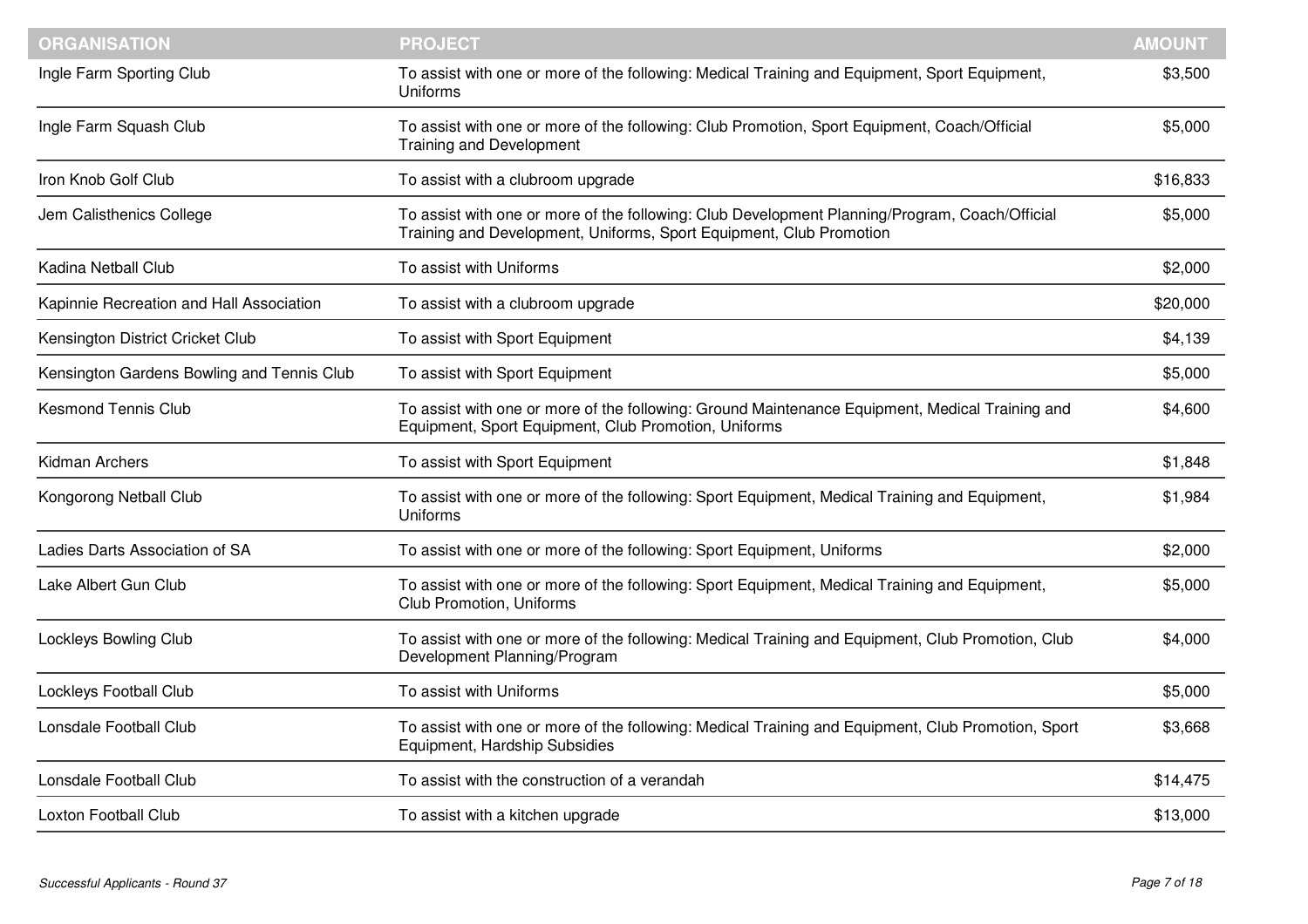| <b>ORGANISATION</b>                                              | <b>PROJECT</b>                                                                                                                                                                                                                                             | <b>AMOUNT</b> |
|------------------------------------------------------------------|------------------------------------------------------------------------------------------------------------------------------------------------------------------------------------------------------------------------------------------------------------|---------------|
| Lucindale Netball Club                                           | To assist with the installation of floodlighting on the third court and upgrading this court to be multi-<br>use                                                                                                                                           | \$15,000      |
| Lutheran Tennis Club Murray Bridge                               | To assist with Sport Equipment                                                                                                                                                                                                                             | \$1,320       |
| Marden Calisthenics College                                      | To assist with one or more of the following: Uniforms, Coach/Official Training and Development,<br>Medical Training and Equipment, Club Promotion, Sport Equipment                                                                                         | \$4,867       |
| <b>Marion Swimming Club</b>                                      | To assist with one or more of the following: Club Promotion, Sport Equipment, Hardship Subsidies,<br>Club Development Planning/Program, Medical Training and Equipment                                                                                     | \$5,000       |
| Masters Swimming in Australia South Australian<br>Branch (AUSSI) | To assist with one or more of the following: Club Development Planning/Program, Club Promotion,<br>Volunteer Management and Training                                                                                                                       | \$5,000       |
| McLaren Flat Bowling Club                                        | To assist with one or more of the following: Ground Maintenance Equipment, Sport Equipment,<br><b>Club Promotion</b>                                                                                                                                       | \$5,000       |
| McLaren Vale Netball Club                                        | To assist with the installation of an undercover spectator and multipurpose area                                                                                                                                                                           | \$17,300      |
| Millicent Squash Club                                            | To assist with upgrading an aerobics room                                                                                                                                                                                                                  | \$10,000      |
| Minlaton Golf Club                                               | To assist with Ground Maintenance Equipment                                                                                                                                                                                                                | \$4,000       |
| Mitcham Rhythmic Gymnastic Club                                  | To assist with Sport Equipment                                                                                                                                                                                                                             | \$5,000       |
| Moana Surf Life Saving Club                                      | To assist with Sport Equipment                                                                                                                                                                                                                             | \$5,000       |
| Modbury Hawks Netball Club                                       | To assist with one or more of the following: Sport Equipment, Medical Training and Equipment,<br>Coach/Official Training and Development                                                                                                                   | \$2,500       |
| Modbury Soccer Club                                              | To assist with one or more of the following: Sport Equipment, Uniforms, Coach/Official Training and<br>Development, Medical Training and Equipment, Club Promotion, Hardship Subsidies, Ground<br>Maintenance Equipment, Club Development Planning/Program | \$5,000       |
| <b>Modbury Sporting Club</b>                                     | To assist with Sport Equipment                                                                                                                                                                                                                             | \$5,000       |
| <b>Modbury Sporting Club</b>                                     | To assist with upgrading the bar and hall facilities                                                                                                                                                                                                       | \$20,000      |
| Modbury Vista Junior Soccer Club                                 | To assist with the construction of an equipment shed                                                                                                                                                                                                       | \$17,500      |
| Monarto Cricket Club                                             | To assist with Sport Equipment                                                                                                                                                                                                                             | \$3,770       |
| Morgan Small-Bore Rifle Club                                     | To assist with one or more of the following: Sport Equipment, Uniforms, Club Promotion, Medical<br>Training and Equipment, Coach/Official Training and Development                                                                                         | \$2,500       |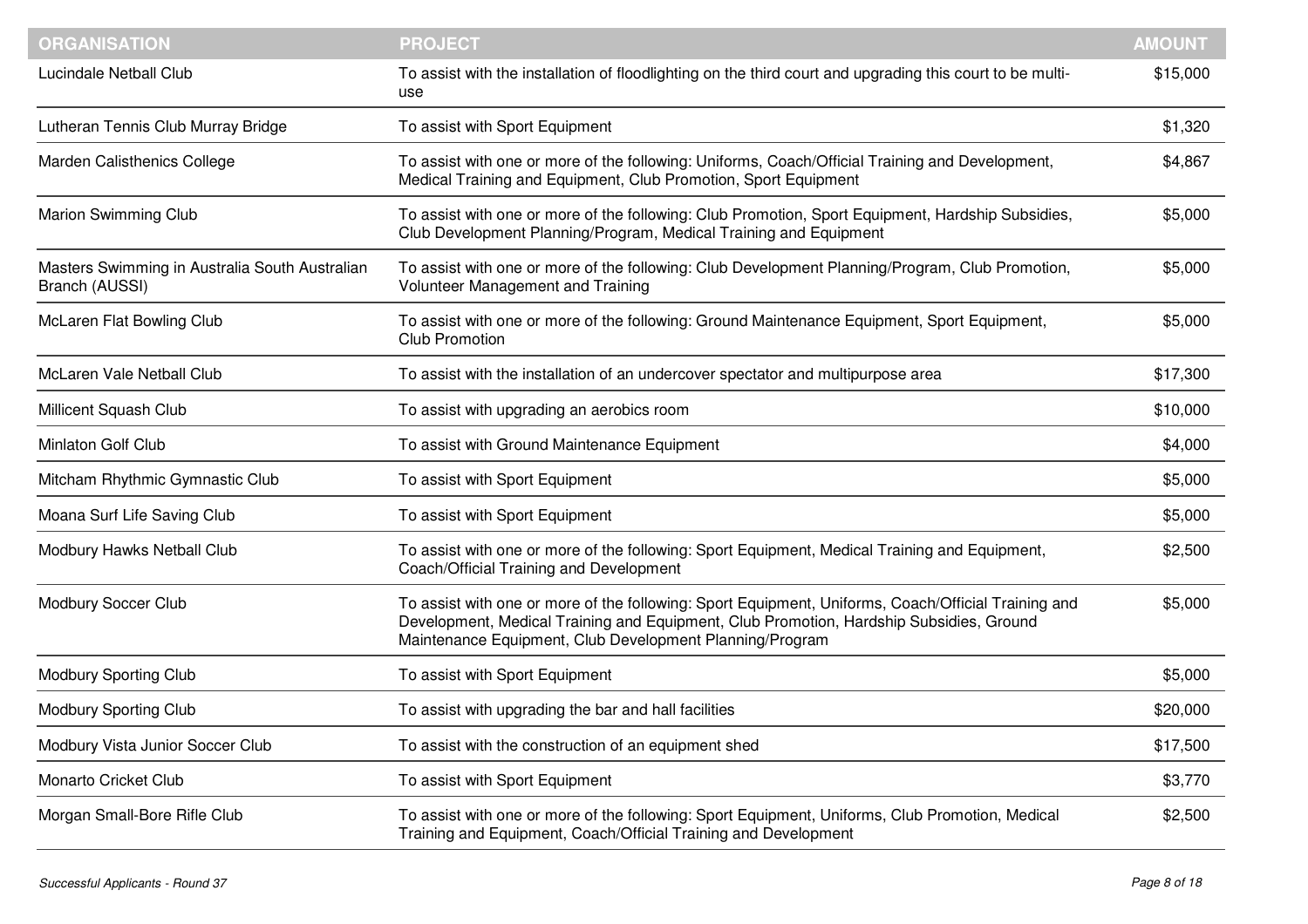| <b>ORGANISATION</b>                       | <b>PROJECT</b>                                                                                                                                                                                                                                                  | <b>AMOUNT</b> |
|-------------------------------------------|-----------------------------------------------------------------------------------------------------------------------------------------------------------------------------------------------------------------------------------------------------------------|---------------|
| Mount Barker and District Rifle Club      | To assist with constructing an access ramp and upgrading disabled toilet facilities                                                                                                                                                                             | \$3,000       |
| Mount Compass Soccer Club                 | To assist with one or more of the following: Uniforms, Sport Equipment, Ground Maintenance<br>Equipment                                                                                                                                                         | \$3,910       |
| Mount Gambier Swimming Club               | To assist with one or more of the following: Coach/Official Training and Development, Club<br>Development Planning/Program, Sport Equipment                                                                                                                     | \$5,000       |
| Mount Pleasant and District Pony Club     | To assist with Sport Equipment                                                                                                                                                                                                                                  | \$4,000       |
| Move Through Life                         | To assist with Club Promotion                                                                                                                                                                                                                                   | \$5,000       |
| Mount Lofty Kindergym                     | To assist with one or more of the following: Medical Training and Equipment, Coach/Official<br>Training and Development, Volunteer Management and Training, Sport Equipment, Club<br>Promotion, Club Development Planning/Program, Ground Maintenance Equipment | \$4,500       |
| Munno Para Little Athletics Centre        | To assist with one or more of the following: Sport Equipment, Volunteer Management and Training,<br>Club Promotion, Coach/Official Training and Development                                                                                                     | \$4,000       |
| Murray Bridge Riding Club                 | To assist with one or more of the following: Sport Equipment, Ground Maintenance Equipment                                                                                                                                                                      | \$4,000       |
| Murraylands Gymnastics Academy            | To assist with one or more of the following: Sport Equipment, Hardship Subsidies, Club Promotion                                                                                                                                                                | \$5,000       |
| Naracoorte Bowls Club                     | To assist with a kitchen upgrade                                                                                                                                                                                                                                | \$5,000       |
| Naracoorte Smallbore and Air Rifle Club   | To assist with one or more of the following: Sport Equipment, Club Development Planning/Program,<br>Coach/Official Training and Development, Club Promotion, Ground Maintenance Equipment                                                                       | \$3,750       |
| Netherby Tennis Club                      | To assist with one or more of the following: Medical Training and Equipment, Sport Equipment,<br>Coach/Official Training and Development                                                                                                                        | \$5,000       |
| North Adelaide Golf Club                  | To assist with Club Promotion                                                                                                                                                                                                                                   | \$3,500       |
| North East Hockey Club                    | To assist with one or more of the following: Ground Maintenance Equipment, Uniforms                                                                                                                                                                             | \$5,000       |
| North Mount Gambier Football Club         | To assist with upgrading the scoreboard, canteen and barbecue shed                                                                                                                                                                                              | \$15,000      |
| Northern Hills Pony Club                  | To assist with Ground Maintenance Equipment                                                                                                                                                                                                                     | \$5,000       |
| Northern Knights Volleyball Club          | To assist with one or more of the following: Sport Equipment, Hardship Subsidies, Club Promotion,<br>Coach/Official Training and Development, Volunteer Management and Training                                                                                 | \$4,200       |
| Northern Region Sports Academy (STARplex) | To assist with one or more of the following: Coach/Official Training and Development, Club<br>Promotion, Volunteer Management and Training, Club Development Planning/Program, Uniforms                                                                         | \$4,780       |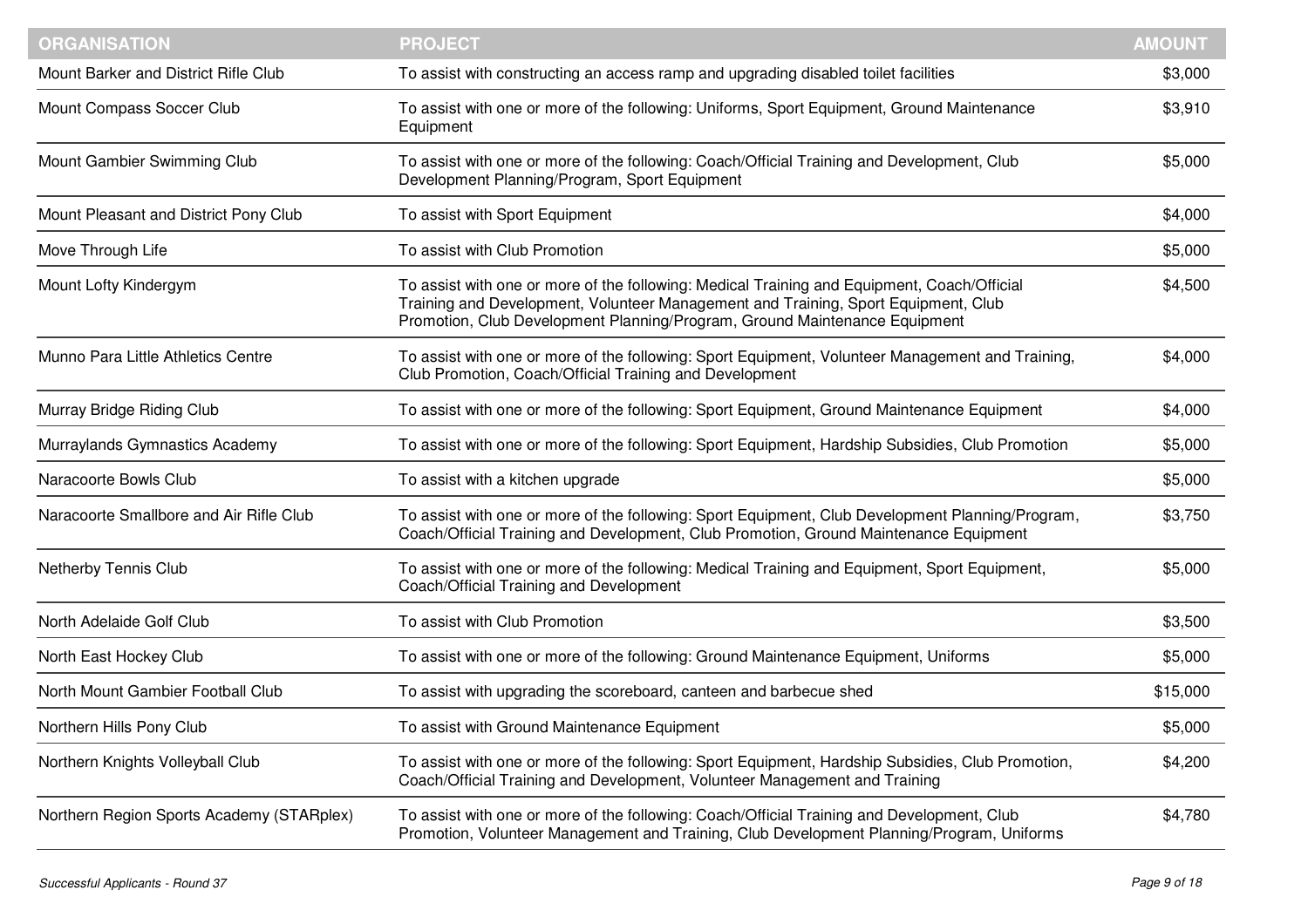| <b>ORGANISATION</b>                   | <b>PROJECT</b>                                                                                                                                                                                                                                                  | <b>AMOUNT</b> |
|---------------------------------------|-----------------------------------------------------------------------------------------------------------------------------------------------------------------------------------------------------------------------------------------------------------------|---------------|
| Northern Woodville Youth Association  | To assist with one or more of the following: Sport Equipment, Medical Training and Equipment,<br><b>Club Promotion</b>                                                                                                                                          | \$2,700       |
| Norwood Swimming Club                 | To assist with one or more of the following: Club Development Planning/Program, Sport Equipment,<br>Medical Training and Equipment, Coach/Official Training and Development, Club Promotion                                                                     | \$5,000       |
| Oakbank Bowling Club                  | To assist with a kitchen upgrade                                                                                                                                                                                                                                | \$19,011      |
| Old Ignatians Cricket Club            | To assist with one or more of the following: Sport Equipment, Ground Maintenance Equipment,<br><b>Uniforms</b>                                                                                                                                                  | \$5,000       |
| Old Ignatians Netball Club            | To assist with one or more of the following: Uniforms, Sport Equipment, Coach/Official Training and<br>Development, Medical Training and Equipment, Club Promotion, Club Development<br>Planning/Program                                                        | \$5,000       |
| Old Ignatians Tennis Club             | To assist with one or more of the following: Sport Equipment, Ground Maintenance Equipment,<br>Medical Training and Equipment, Club Promotion                                                                                                                   | \$2,100       |
| Onkaparinga Rugby Union Football Club | To assist with one or more of the following: Sport Equipment, Medical Training and Equipment                                                                                                                                                                    | \$5,000       |
| Orion Tennis Club                     | To assist with one or more of the following: Sport Equipment, Coach/Official Training and<br>Development, Uniforms                                                                                                                                              | \$3,225       |
| Para Hills Cricket Club               | To assist with one or more of the following: Ground Maintenance Equipment, Club Promotion,<br>Medical Training and Equipment, Club Development Planning/Program, Hardship Subsidies, Sport<br>Equipment                                                         | \$5,000       |
| Para Hills Football and Sports Club   | To assist with one or more of the following: Sport Equipment, Coach/Official Training and<br>Development, Club Development Planning/Program, Volunteer Management and Training, Medical<br>Training and Equipment, Club Promotion                               | \$5,000       |
| Para Hills Tennis Club                | To assist with one or more of the following: Sport Equipment, Hardship Subsidies, Uniforms                                                                                                                                                                      | \$5,000       |
| Para Hills West Soccer Club           | To assist with one or more of the following: Uniforms, Coach/Official Training and Development,<br>Medical Training and Equipment, Sport Equipment                                                                                                              | \$4,600       |
| Paracombe Pony and Equestrian Club    | To assist with a facility upgrade                                                                                                                                                                                                                               | \$2,500       |
| Paracombe Pony and Equestrian Club    | To assist with one or more of the following: Sport Equipment, Uniforms                                                                                                                                                                                          | \$5,000       |
| Payneham Swimming Club                | To assist with one or more of the following: Sport Equipment, Coach/Official Training and<br>Development, Uniforms, Club Promotion, Hardship Subsidies, Medical Training and Equipment,<br>Volunteer Management and Training, Club Development Planning/Program | \$5,000       |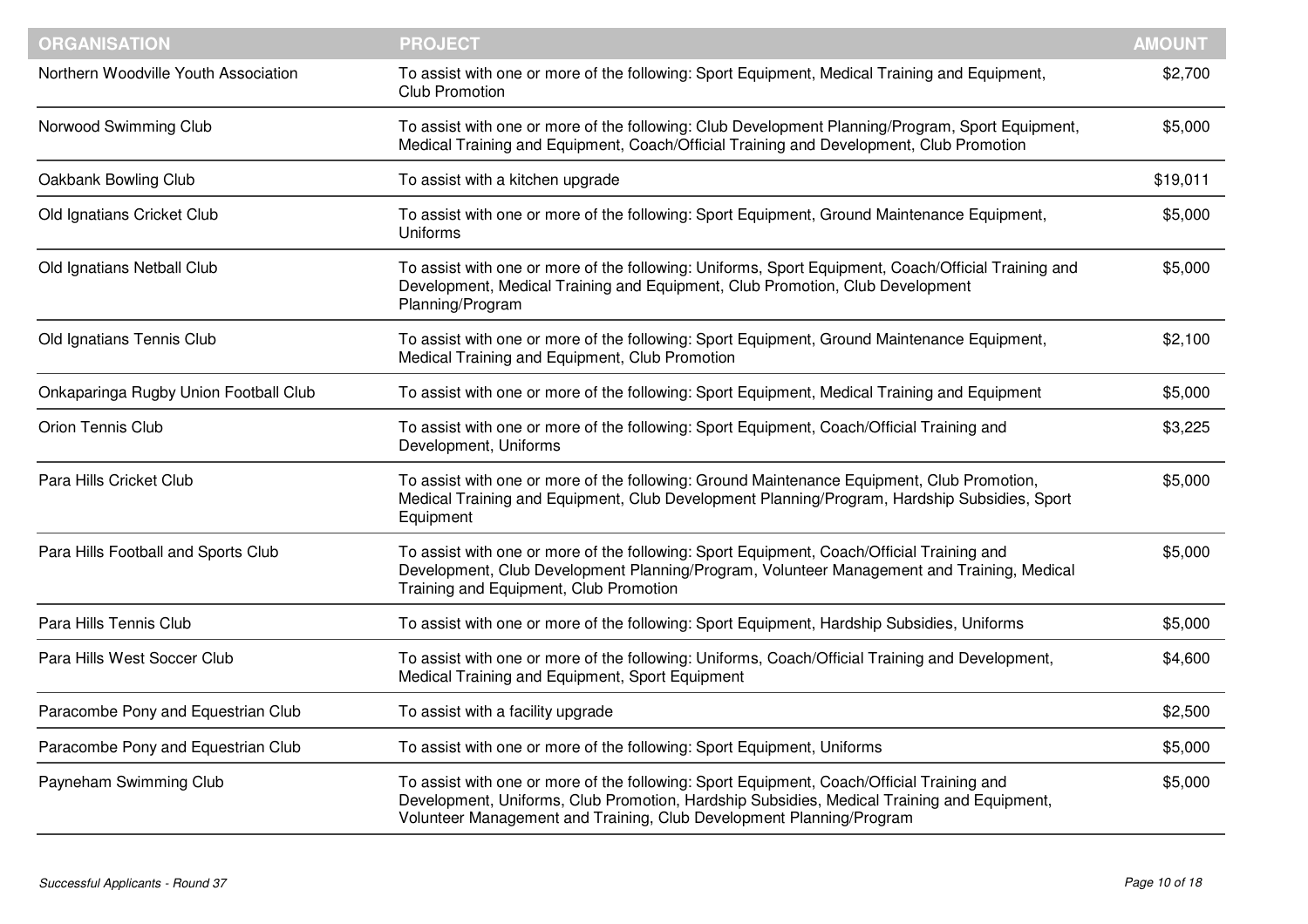| <b>ORGANISATION</b>                                  | <b>PROJECT</b>                                                                                                                                                                                  | <b>AMOUNT</b> |
|------------------------------------------------------|-------------------------------------------------------------------------------------------------------------------------------------------------------------------------------------------------|---------------|
| Penfield Bowling Club                                | To assist with Sport Equipment                                                                                                                                                                  | \$5,000       |
| Playford Wells Hockey Club                           | To assist with one or more of the following: Sport Equipment, Ground Maintenance Equipment,<br>Volunteer Management and Training, Medical Training and Equipment                                | \$5,000       |
| <b>Plympton Little Athletics Centre</b>              | To assist with one or more of the following: Coach/Official Training and Development, Ground<br>Maintenance Equipment, Club Development Planning/Program, Hardship Subsidies, Club<br>Promotion | \$5,000       |
| Plympton Sporting and Recreation Club                | To assist with one or more of the following: Uniforms, Sport Equipment, Medical Training and<br>Equipment, Ground Maintenance Equipment                                                         | \$5,000       |
| Polonia Adelaide Sports Club (Croydon Kings)         | To assist with one or more of the following: Sport Equipment, Coach/Official Training and<br>Development                                                                                        | \$4,900       |
| Pooraka Netball Club                                 | To assist with Sport Equipment                                                                                                                                                                  | \$4,000       |
| Port Adelaide District Hockey Club                   | To assist with Sport Equipment                                                                                                                                                                  | \$3,500       |
| Port Adelaide Lion Soccer Club                       | To assist with one or more of the following: Club Promotion, Ground Maintenance Equipment, Sport<br>Equipment, Coach/Official Training and Development, Hardship Subsidies, Uniforms            | \$3,500       |
| Port Adelaide Rugby Union Community & Sports<br>Club | To assist with Sport Equipment                                                                                                                                                                  | \$4,250       |
| Port Augusta Netball Association                     | To assist with Uniforms                                                                                                                                                                         | \$3,535       |
| Port Elliot Bowling Club                             | To assist with Sport Equipment                                                                                                                                                                  | \$4,000       |
| Port Elliot Netball Club                             | To assist with one or more of the following: Hardship Subsidies, Uniforms, Ground Maintenance<br>Equipment, Club Promotion                                                                      | \$1,475       |
| Port Elliot Tennis Club                              | To assist with the installation of floodlighting                                                                                                                                                | \$20,000      |
| Port Noarlunga Surf Life Saving Club                 | To assist with one or more of the following: Sport Equipment, Coach/Official Training and<br>Development, Uniforms, Volunteer Management and Training                                           | \$5,000       |
| Ports Football and Netball Club                      | To assist with Club Promotion                                                                                                                                                                   | \$3,277       |
| Powerblades Dragon Boat Racing Club                  | To assist with one or more of the following: Sport Equipment, Club Promotion, Uniforms, Club<br>Development Planning/Program, Hardship Subsidies                                                | \$3,500       |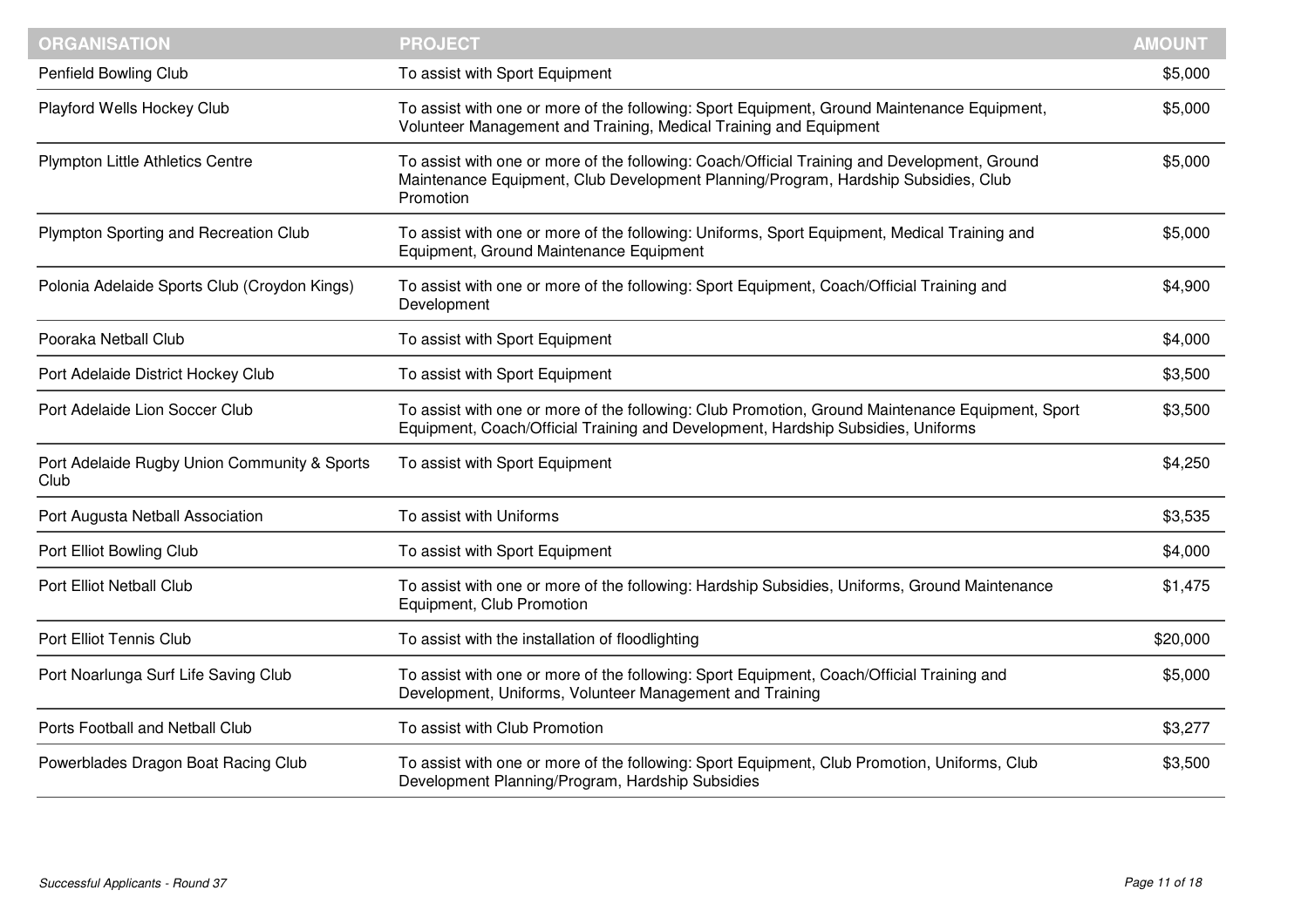| <b>ORGANISATION</b>                                                  | <b>PROJECT</b>                                                                                                                                                                                                                    | <b>AMOUNT</b> |
|----------------------------------------------------------------------|-----------------------------------------------------------------------------------------------------------------------------------------------------------------------------------------------------------------------------------|---------------|
| Prospect and Enfield Kindergym                                       | To assist with one or more of the following: Coach/Official Training and Development, Club<br>Promotion, Sport Equipment, Medical Training and Equipment, Club Development<br>Planning/Program, Volunteer Management and Training | \$3,800       |
| Prospect-Broadview Bowling Club                                      | To assist with a kitchen upgrade                                                                                                                                                                                                  | \$6,300       |
| Prospect-Broadview Bowling Club                                      | To assist with one or more of the following: Ground Maintenance Equipment, Club Development<br>Planning/Program                                                                                                                   | \$5,000       |
| Reade Park Croquet Club                                              | To assist with a facility upgrade                                                                                                                                                                                                 | \$18,000      |
| <b>Richardson Park</b>                                               | To assist with the construction of a community recreation area                                                                                                                                                                    | \$15,000      |
| Ridgehaven Calisthenics Club                                         | To assist with one or more of the following: Sport Equipment, Uniforms, Coach/Official Training and<br>Development, Club Promotion, Volunteer Management and Training                                                             | \$5,000       |
| Riding for the Disabled Association SA - Murray<br><b>Bridge</b>     | To assist with one or more of the following: Sport Equipment, Volunteer Management and Training                                                                                                                                   | \$1,180       |
| Riding for the Disabled Association SA - Barossa<br>and Light        | To assist with Sport Equipment                                                                                                                                                                                                    | \$3,000       |
| Riding for the Disabled Association SA - Mt<br><b>Gambier Centre</b> | To assist with a facility upgrade                                                                                                                                                                                                 | \$4,000       |
| River Murray Rambler Netball Club                                    | To assist with one or more of the following: Sport Equipment, Medical Training and Equipment,<br>Ground Maintenance Equipment, Club Promotion                                                                                     | \$4,130       |
| <b>Riverland Speedway Promotions</b>                                 | To assist with a surface upgrade                                                                                                                                                                                                  | \$10,000      |
| <b>Rosewater Bowling Club</b>                                        | To assist with one or more of the following: Ground Maintenance Equipment, Coach/Official<br>Training and Development, Hardship Subsidies                                                                                         | \$3,225       |
| <b>Rosewater Football Club</b>                                       | To assist with one or more of the following: Uniforms, Volunteer Management and Training                                                                                                                                          | \$5,000       |
| SA Dragons Abreast Adelaide                                          | To assist with Sport Equipment                                                                                                                                                                                                    | \$3,500       |
| SA Over 60 Cricket Association                                       | To assist with Sport Equipment                                                                                                                                                                                                    | \$2,500       |
| Saints Gym Club                                                      | To assist with Sport Equipment                                                                                                                                                                                                    | \$4,500       |
| Salisbury Bowling Club                                               | To assist with Sport Equipment                                                                                                                                                                                                    | \$3,200       |
| Salisbury Bowling Club                                               | To assist with the installation of solar panels                                                                                                                                                                                   | \$5,971       |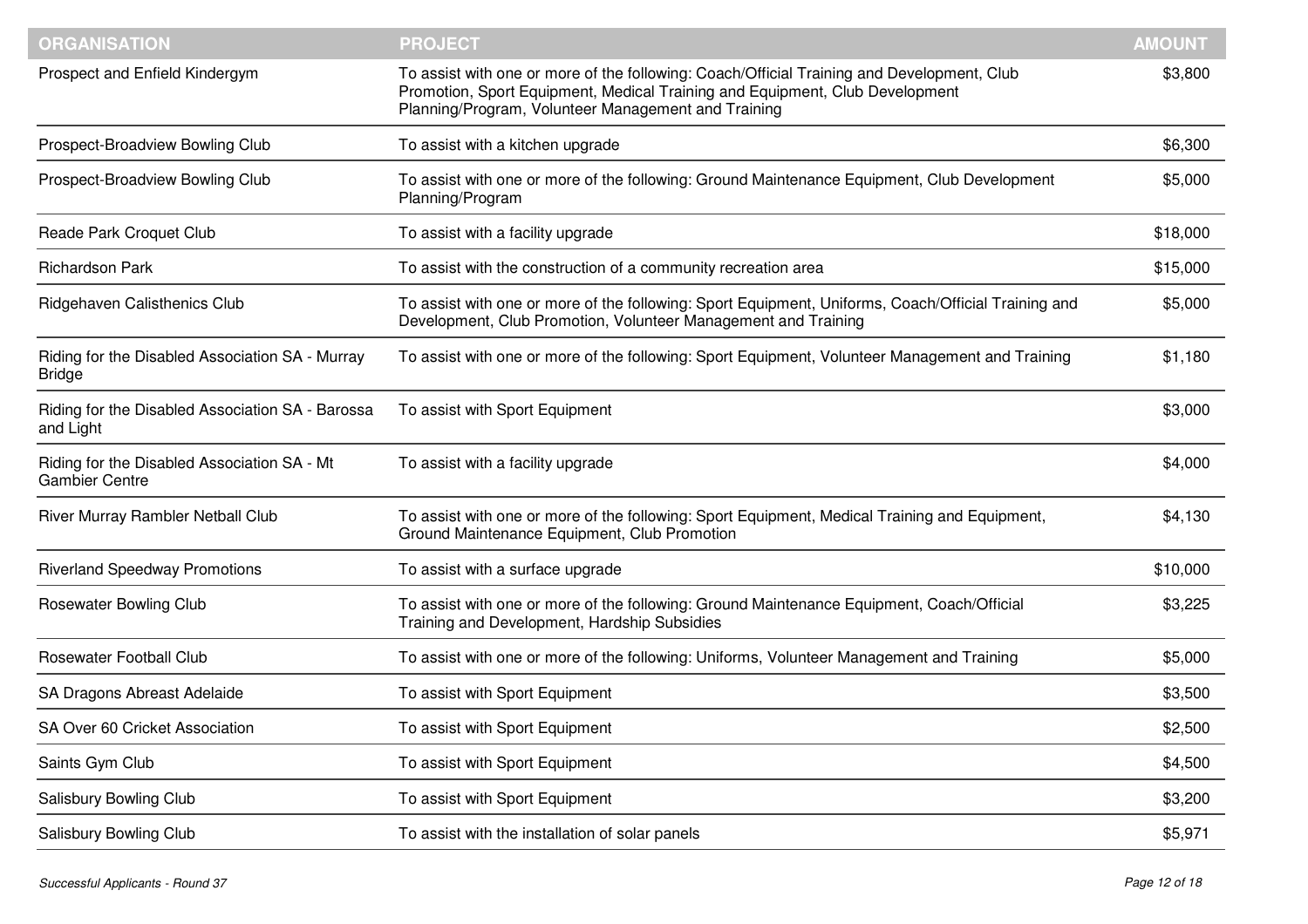| <b>ORGANISATION</b>                     | <b>PROJECT</b>                                                                                                                                                                       | <b>AMOUNT</b> |
|-----------------------------------------|--------------------------------------------------------------------------------------------------------------------------------------------------------------------------------------|---------------|
| Salisbury Tennis Club                   | To assist with one or more of the following: Ground Maintenance Equipment, Sport Equipment,<br>Medical Training and Equipment, Volunteer Management and Training, Hardship Subsidies | \$4,950       |
| <b>Salisbury United Soccer Club</b>     | To assist with one or more of the following: Ground Maintenance Equipment, Sport Equipment                                                                                           | \$4,919       |
| Seacliff Surf Life Saving Club          | To assist with Sport Equipment                                                                                                                                                       | \$5,000       |
| Seaford Sports and Social Club          | To assist with one or more of the following: Sport Equipment, Uniforms, Medical Training and<br>Equipment, Club Promotion                                                            | \$5,000       |
| Seaside Tennis Club                     | To assist with one or more of the following: Sport Equipment, Club Promotion                                                                                                         | \$5,000       |
| Seaview Calisthenic College             | To assist with one or more of the following: Uniforms, Club Promotion, Coach/Official Training and<br>Development, Hardship Subsidies                                                | \$3,240       |
| Sidewinders Under Sixteen Speedway Club | To assist with a facility upgrade                                                                                                                                                    | \$20,000      |
| Sidewinders Under Sixteen Speedway Club | To assist with one or more of the following: Sport Equipment, Club Promotion                                                                                                         | \$4,250       |
| <b>SMOSH West Lakes Football Club</b>   | To assist with one or more of the following: Medical Training and Equipment, Sport Equipment,<br><b>Uniforms</b>                                                                     | \$4,000       |
| Solomontown Football Club               | To assist with Sport Equipment                                                                                                                                                       | \$3,500       |
| Somerton Bowling Club                   | To assist with one or more of the following: Sport Equipment, Club Promotion                                                                                                         | \$2,475       |
| Somerton Park Tennis Club               | To assist with Club Promotion                                                                                                                                                        | \$5,000       |
| Somerton Squash and Racquetball Club    | To assist with Sport Equipment                                                                                                                                                       | \$2,240       |
| South Adelaide Volleyball Club          | To assist with one or more of the following: Uniforms, Sport Equipment, Coach/Official Training and<br>Development                                                                   | \$5,000       |
| <b>SA Horse Trials</b>                  | To assist with Sport Equipment                                                                                                                                                       | \$5,000       |
| <b>SA Road Runners Club</b>             | To assist with one or more of the following: Club Promotion, Medical Training and Equipment,<br>Uniforms                                                                             | \$5,000       |
| South Port Surf Life Saving Club        | To assist with one or more of the following: Sport Equipment, Coach/Official Training and<br>Development, Club Development Planning/Program, Volunteer Management and Training       | \$5,000       |
| Southern Districts Car Club             | To assist with a facility upgrade                                                                                                                                                    | \$15,000      |
| Southern Districts Gridiron Club        | To assist with Uniforms                                                                                                                                                              | \$3,500       |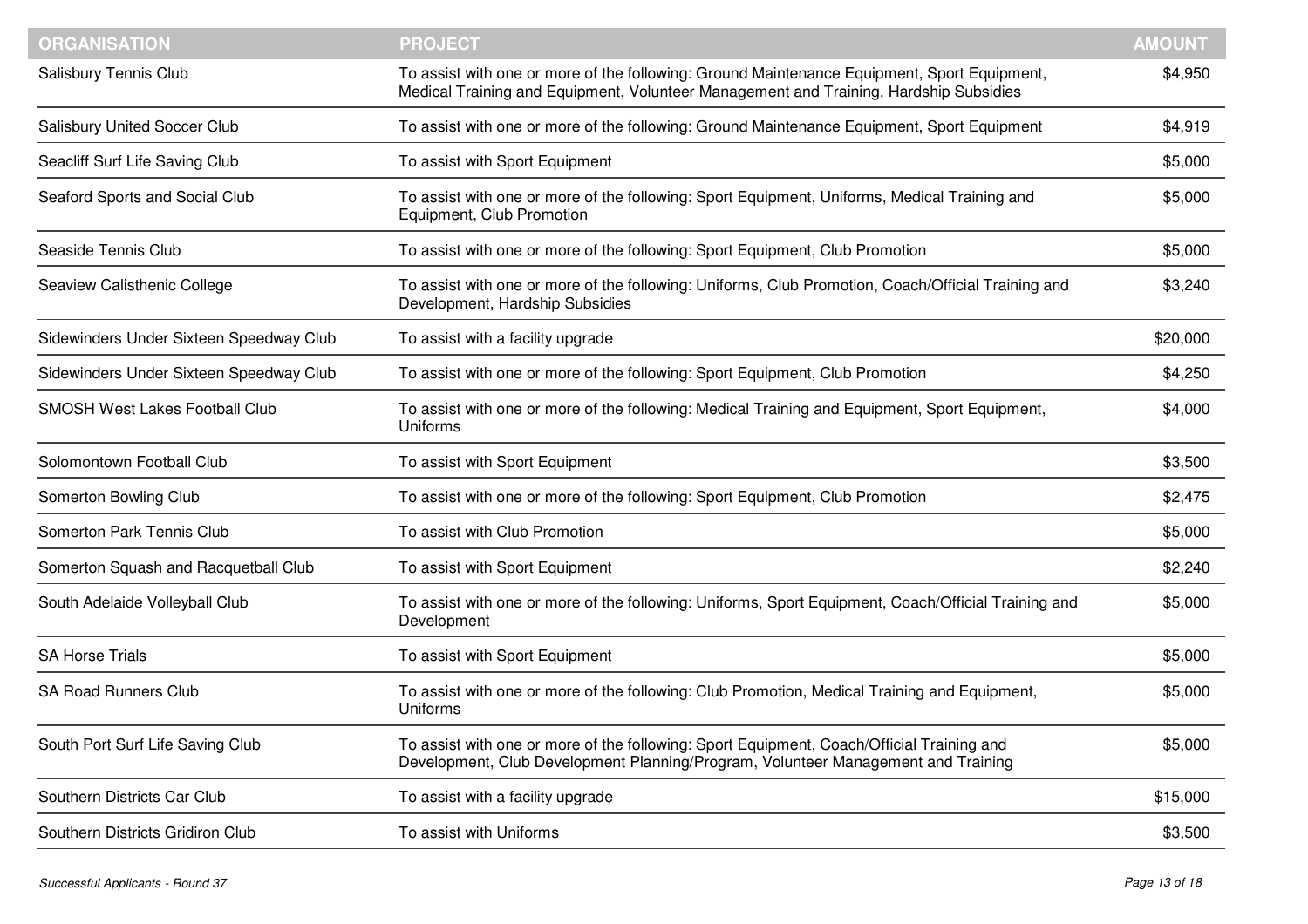| <b>ORGANISATION</b>                                   | <b>PROJECT</b>                                                                                                                                                                                                     | <b>AMOUNT</b> |
|-------------------------------------------------------|--------------------------------------------------------------------------------------------------------------------------------------------------------------------------------------------------------------------|---------------|
| Southern Districts Veteran and Ladies Cycling<br>Club | To assist with one or more of the following: Medical Training and Equipment, Club Promotion                                                                                                                        | \$2,900       |
| Southern Field Archers                                | To assist with one or more of the following: Sport Equipment, Club Promotion, Ground Maintenance<br>Equipment                                                                                                      | \$4,500       |
| Southern Flinders Rough Riders                        | To assist with a facility upgrade                                                                                                                                                                                  | \$9,465       |
| Southern Hills Little Athletics Centre                | To assist with one or more of the following: Sport Equipment, Coach/Official Training and<br>Development                                                                                                           | \$5,000       |
| Southern Suburbs Rugby Union Football Club            | To assist with one or more of the following: Sport Equipment, Club Promotion                                                                                                                                       | \$4,775       |
| Southern Yorke Peninsula Basketball Association       | To assist with a lighting upgrade                                                                                                                                                                                  | \$10,000      |
| Saint Michaels and All Angels Netball Club            | To assist with one or more of the following: Sport Equipment, Club Development Planning/Program,<br>Uniforms                                                                                                       | \$2,500       |
| St Monica's Catholic Parish Netball Club              | To assist with one or more of the following: Sport Equipment, Uniforms, Club Development<br>Planning/Program, Coach/Official Training and Development, Club Promotion                                              | \$5,000       |
| St Peters Collegians Athletics Club                   | To assist with one or more of the following: Club Promotion, Sport Equipment                                                                                                                                       | \$5,000       |
| <b>Sturt Lawn Tennis Club</b>                         | To assist with an irrigation upgrade                                                                                                                                                                               | \$10,000      |
| <b>Sturt Lions Football Club</b>                      | To assist with Sport Equipment                                                                                                                                                                                     | \$4,800       |
| Subsonix Dragon Boat Club                             | To assist with one or more of the following: Uniforms, Hardship Subsidies                                                                                                                                          | \$4,000       |
| <b>Summertown Tennis Club</b>                         | To assist with Sport Equipment                                                                                                                                                                                     | \$2,700       |
| <b>Surfergirls Surf Club</b>                          | To assist with one or more of the following: Uniforms, Sport Equipment, Medical Training and<br>Equipment, Coach/Official Training and Development, Club Promotion                                                 | \$3,700       |
| <b>Tantanoola Netball Club</b>                        | To assist with one or more of the following: Sport Equipment, Medical Training and Equipment                                                                                                                       | \$3,250       |
| Tea Tree Gully Amateur Swimming Club                  | To assist with one or more of the following: Sport Equipment, Coach/Official Training and<br>Development, Volunteer Management and Training, Medical Training and Equipment, Club<br>Promotion, Hardship Subsidies | \$4,000       |
| Tea Tree Gully Athletics Club                         | To assist with a facility upgrade                                                                                                                                                                                  | \$20,000      |
| Tea Tree Gully Athletics Club                         | To assist with one or more of the following: Coach/Official Training and Development, Ground<br>Maintenance Equipment, Club Promotion, Sport Equipment                                                             | \$3,500       |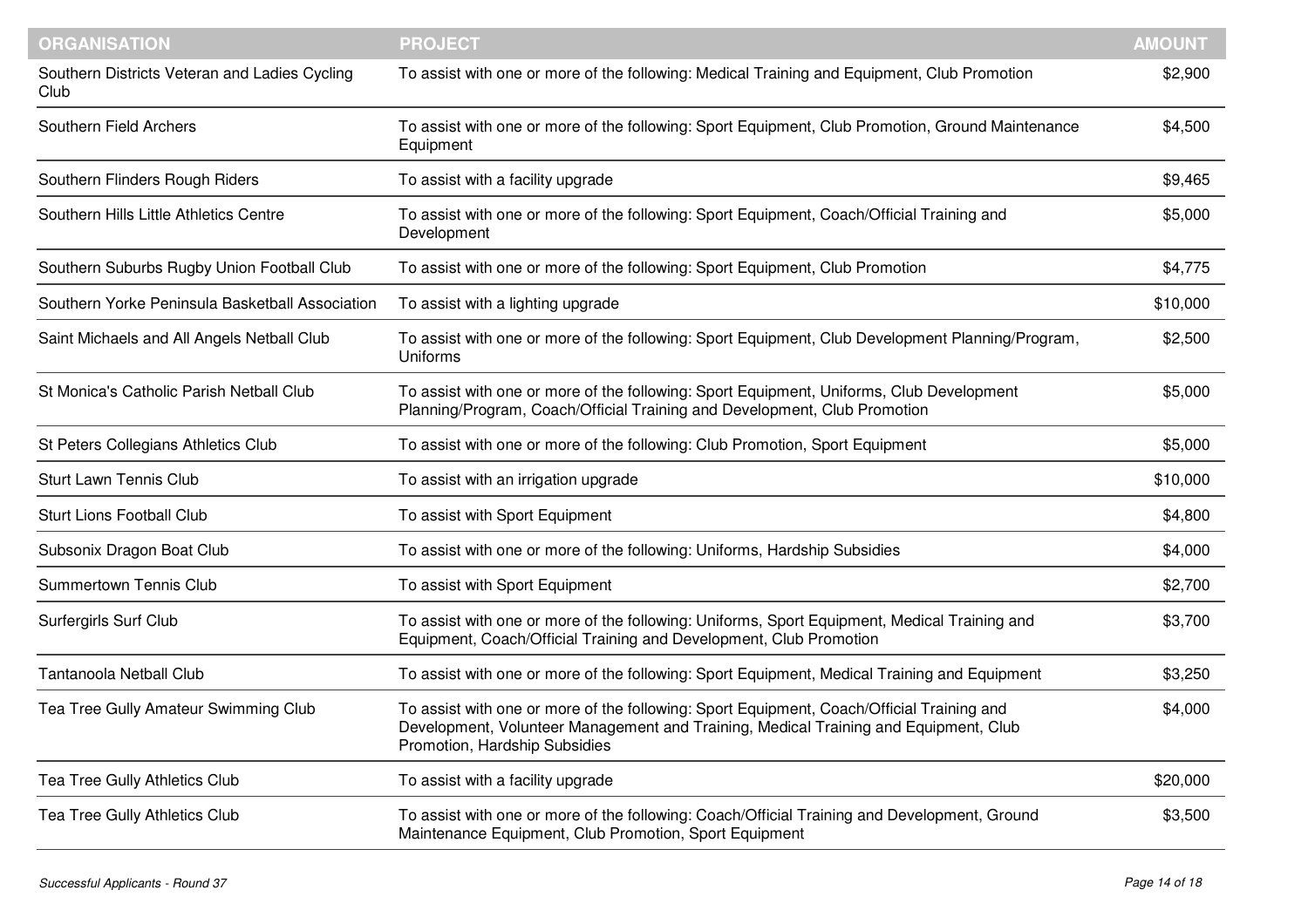| <b>ORGANISATION</b>                                 | <b>PROJECT</b>                                                                                                                                                                                                         | <b>AMOUNT</b> |
|-----------------------------------------------------|------------------------------------------------------------------------------------------------------------------------------------------------------------------------------------------------------------------------|---------------|
| Tea Tree Gully Croquet Club                         | To assist with one or more of the following: Sport Equipment, Ground Maintenance Equipment,<br>Uniforms                                                                                                                | \$4,000       |
| Tea Tree Gully Gymsports                            | To assist with one or more of the following: Sport Equipment, Coach/Official Training and<br>Development                                                                                                               | \$4,000       |
| <b>Thaxted Park Golf Club</b>                       | To assist with upgrading paths on the course                                                                                                                                                                           | \$5,298       |
| <b>Adelaide Baseball Club</b>                       | To assist with one or more of the following: Sport Equipment, Uniforms, Ground Maintenance<br>Equipment, Coach/Official Training and Development                                                                       | \$4,775       |
| The Adelaide University Baseball Club               | To assist with one or more of the following: Sport Equipment, Medical Training and Equipment,<br>Club Promotion, Volunteer Management and Training                                                                     | \$5,000       |
| Brahma Lodge Soccer Club                            | To assist with one or more of the following: Sport Equipment, Medical Training and Equipment                                                                                                                           | \$1,990       |
| Cove FC                                             | To assist with Sport Equipment                                                                                                                                                                                         | \$4,500       |
| Elizabeth Netball Association                       | To assist with Sport Equipment                                                                                                                                                                                         | \$5,000       |
| <b>Flinders Flames Womens Soccer Club</b>           | To assist with one or more of the following: Club Promotion, Coach/Official Training and<br>Development, Sport Equipment, Uniforms, Medical Training and Equipment                                                     | \$5,000       |
| <b>Flinders University Underwater Club</b>          | To assist with one or more of the following: Sport Equipment, Club Promotion, Medical Training and<br>Equipment, Uniforms                                                                                              | \$5,000       |
| <b>Ghan United Soccer Club</b>                      | To assist with one or more of the following: Uniforms, Sport Equipment, Club Development<br>Planning/Program                                                                                                           | \$5,000       |
| Holdfast Bay Bowls and Croquet Club                 | To assist with Sport Equipment                                                                                                                                                                                         | \$3,030       |
| Horses-in-Action Competitors Association            | To assist with the installation of a storage facility                                                                                                                                                                  | \$5,131       |
| Jamestown Peterborough Football and Netball<br>Club | To assist with a kitchen upgrade                                                                                                                                                                                       | \$20,000      |
| Kimba District Football and Netball Club            | To assist with one or more of the following: Coach/Official Training and Development, Medical<br>Training and Equipment, Sport Equipment, Uniforms, Volunteer Management and Training, Ground<br>Maintenance Equipment | \$5,000       |
| <b>Lockleys Riding Club</b>                         | To assist with Ground Maintenance Equipment                                                                                                                                                                            | \$5,000       |
| Loxton Golf Club                                    | To assist with upgrading paths on the course                                                                                                                                                                           | \$4,000       |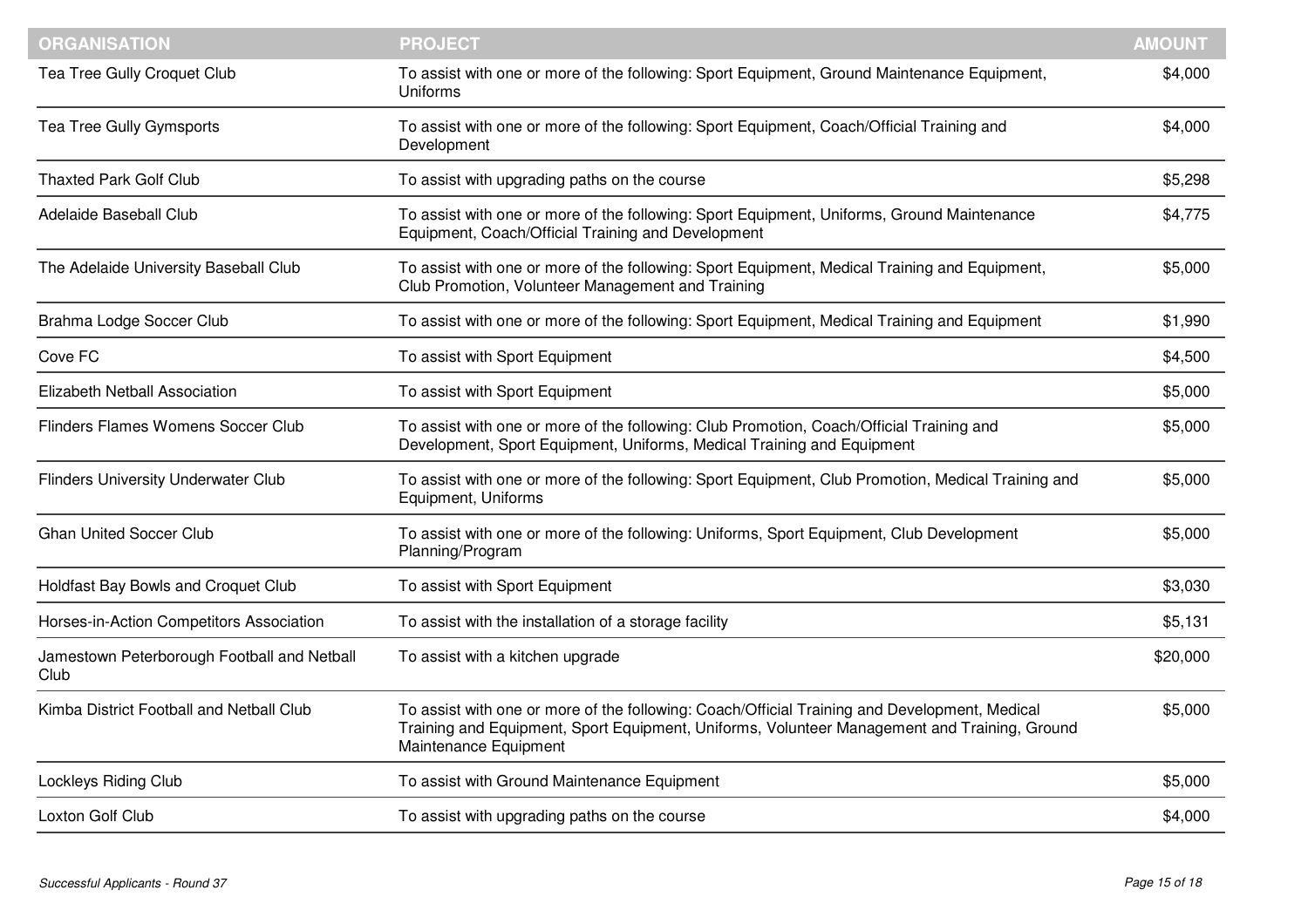| <b>ORGANISATION</b>                          | <b>PROJECT</b>                                                                                                                                                                                                              | <b>AMOUNT</b> |
|----------------------------------------------|-----------------------------------------------------------------------------------------------------------------------------------------------------------------------------------------------------------------------------|---------------|
| Payneham Table Tennis Academy                | To assist with one or more of the following: Sport Equipment, Medical Training and Equipment                                                                                                                                | \$5,000       |
| Scouts SA - 1st Beaumont Scout Group         | To assist with the installation of evaporative air conditioning to the 1st Beaumont Scout Group Hall                                                                                                                        | \$3,572       |
| Scouts SA - 1st Magill Scout Unit            | To assist with one or more of the following: Sport Equipment, Medical Training and Equipment,<br><b>Club Promotion</b>                                                                                                      | \$2,950       |
| Scouts SA - Angle Vale Scout Group           | To assist with one or more of the following: Sport Equipment, Medical Training and Equipment,<br>Hardship Subsidies, Uniforms, Club Promotion                                                                               | \$3,100       |
| Scouts SA - Glanville Hall Sea Scout Group   | To assist with Sport Equipment                                                                                                                                                                                              | \$4,500       |
| Scouts SA - Golden Grove Unit                | To assist with one or more of the following: Sport Equipment, Medical Training and Equipment                                                                                                                                | \$1,600       |
| Scouts SA - Murray Bridge Scout Group        | To assist with Sport Equipment                                                                                                                                                                                              | \$5,000       |
| Semaphore Surf Life Saving Club              | To assist with Sport Equipment                                                                                                                                                                                              | \$4,500       |
| Simba of Congo Youth Club in South Australia | To assist with one or more of the following: Sport Equipment, Uniforms, Medical Training and<br>Equipment, Club Development Planning/Program, Coach/Official Training and Development,<br>Volunteer Management and Training | \$4,800       |
| SA Amateur Football League                   | To assist with a facility upgrade                                                                                                                                                                                           | \$20,000      |
| South Eastern Dressage Association           | To assist with a facility upgrade                                                                                                                                                                                           | \$9,987       |
| Strathalbyn Cricket Club                     | To assist with a facility upgrade                                                                                                                                                                                           | \$15,000      |
| Strathalbyn Cricket Club                     | To assist with one or more of the following: Sport Equipment, Ground Maintenance Equipment,<br>Uniforms, Club Promotion, Coach/Official Training and Development                                                            | \$4,500       |
| Sturt Pistol and Shooting Club               | To assist with one or more of the following: Sport Equipment, Volunteer Management and Training,<br><b>Medical Training and Equipment</b>                                                                                   | \$2,600       |
| Tea Tree Gully BMX Club                      | To assist with one or more of the following: Ground Maintenance Equipment, Club Promotion,<br>Medical Training and Equipment                                                                                                | \$3,500       |
| Veteran and Ladies Cycling Club              | To assist with one or more of the following: Medical Training and Equipment, Sport Equipment                                                                                                                                | \$4,250       |
| Vietnamese Friendship Table Tennis Club      | To assist with one or more of the following: Sport Equipment, Club Promotion, Uniforms,<br>Coach/Official Training and Development                                                                                          | \$5,000       |
| West Adelaide Bearcats Basketball Club       | To assist with one or more of the following: Sport Equipment, Club Promotion                                                                                                                                                | \$4,250       |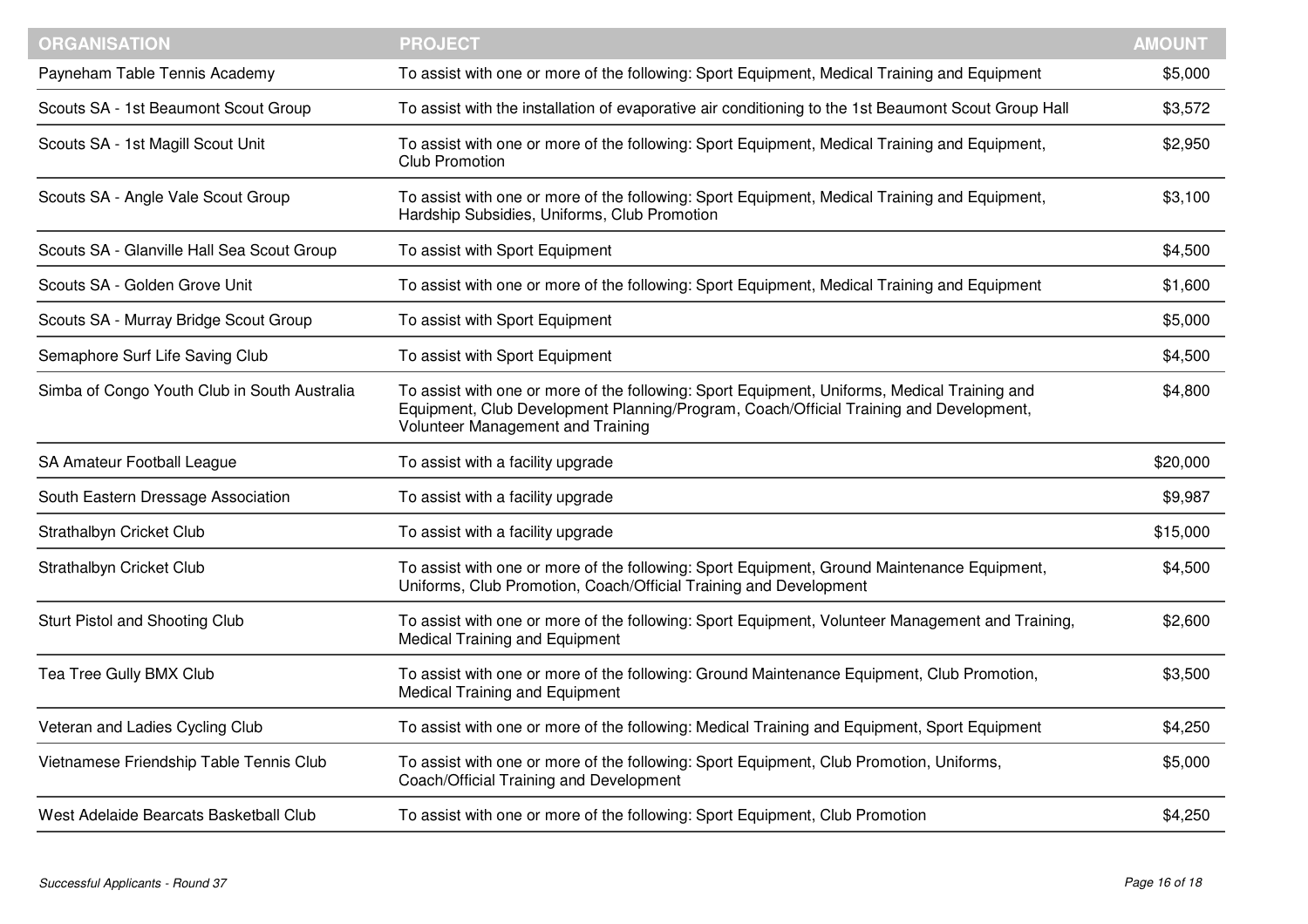| <b>ORGANISATION</b>                       | <b>PROJECT</b>                                                                                                                                                                                           | <b>AMOUNT</b> |
|-------------------------------------------|----------------------------------------------------------------------------------------------------------------------------------------------------------------------------------------------------------|---------------|
| Willunga Recreation and Sporting Centre   | To assist with one or more of the following: Medical Training and Equipment, Sport Equipment,<br>Coach/Official Training and Development, Club Promotion, Uniforms, Volunteer Management and<br>Training | \$4,450       |
| <b>Tintookies Orienteering Club</b>       | To assist with one or more of the following: Sport Equipment, Medical Training and Equipment,<br>Coach/Official Training and Development                                                                 | \$2,720       |
| <b>Toorak Burnside Bowling Club</b>       | To assist with a lighting upgrade                                                                                                                                                                        | \$7,175       |
| <b>Trinity Gardens Bowling Club</b>       | To assist with one or more of the following: Sport Equipment, Club Promotion                                                                                                                             | \$3,100       |
| <b>Trinity Old Scholars Football Club</b> | To assist with one or more of the following: Sport Equipment, Medical Training and Equipment,<br>Uniforms                                                                                                | \$5,000       |
| <b>United Softball Club</b>               | To assist with one or more of the following: Sport Equipment, Club Promotion, Medical Training and<br>Equipment, Hardship Subsidies, Uniforms                                                            | \$5,000       |
| Unley Park Bowling Club                   | To assist with one or more of the following: Sport Equipment, Medical Training and Equipment,<br>Club Development Planning/Program                                                                       | \$2,500       |
| Unley Park Sports Club                    | To assist with one or more of the following: Club Promotion, Medical Training and Equipment                                                                                                              | \$2,500       |
| Unley Park Sports Club                    | To assist with the upgrading of an equipment shed                                                                                                                                                        | \$11,000      |
| <b>Waikerie Netball Club</b>              | To assist with one or more of the following: Medical Training and Equipment, Sport Equipment,<br><b>Club Promotion</b>                                                                                   | \$3,000       |
| Waiwilta Paddling Club Adelaide           | To assist with one or more of the following: Club Promotion, Coach/Official Training and<br>Development, Sport Equipment                                                                                 | \$4,500       |
| Walkerville Junior Football Club          | To assist with Sport Equipment                                                                                                                                                                           | \$5,000       |
| <b>Warradale Park Tennis Club</b>         | To assist with one or more of the following: Ground Maintenance Equipment, Club Promotion, Sport<br>Equipment, Medical Training and Equipment, Uniforms                                                  | \$5,000       |
| West Beach Surf Life Saving Club          | To assist with one or more of the following: Sport Equipment, Club Promotion                                                                                                                             | \$4,000       |
| West Croydon Hawks Junior Football Club   | To assist with one or more of the following: Club Development Planning/Program, Hardship<br>Subsidies, Uniforms, Medical Training and Equipment                                                          | \$5,000       |
| <b>Western United Tigers</b>              | To assist with one or more of the following: Sport Equipment, Medical Training and Equipment,<br>Uniforms                                                                                                | \$3,000       |
| Westminster Hockey Club                   | To assist with one or more of the following: Uniforms, Sport Equipment, Club Promotion                                                                                                                   | \$3,820       |